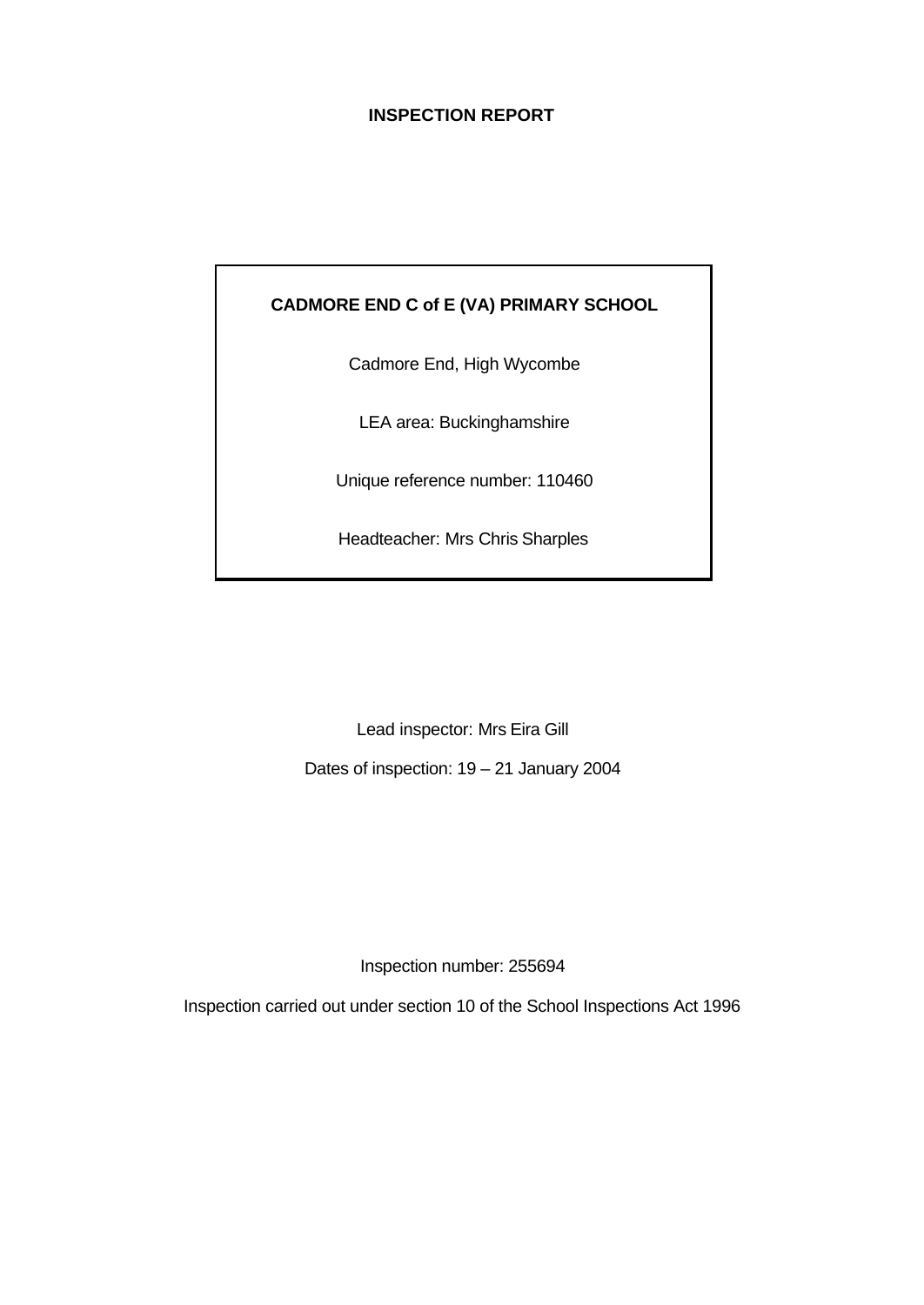© Crown copyright 2004

This report may be reproduced in whole or in part for non-commercial educational purposes, provided that all extracts quoted are reproduced verbatim without adaptation and on condition that the source and date thereof are stated.

Further copies of this report are obtainable from the school. Under the School Inspections Act 1996, the school must provide a copy of this report and/or its summary free of charge to certain categories of people. A charge not exceeding the full cost of reproduction may be made for any other copies supplied.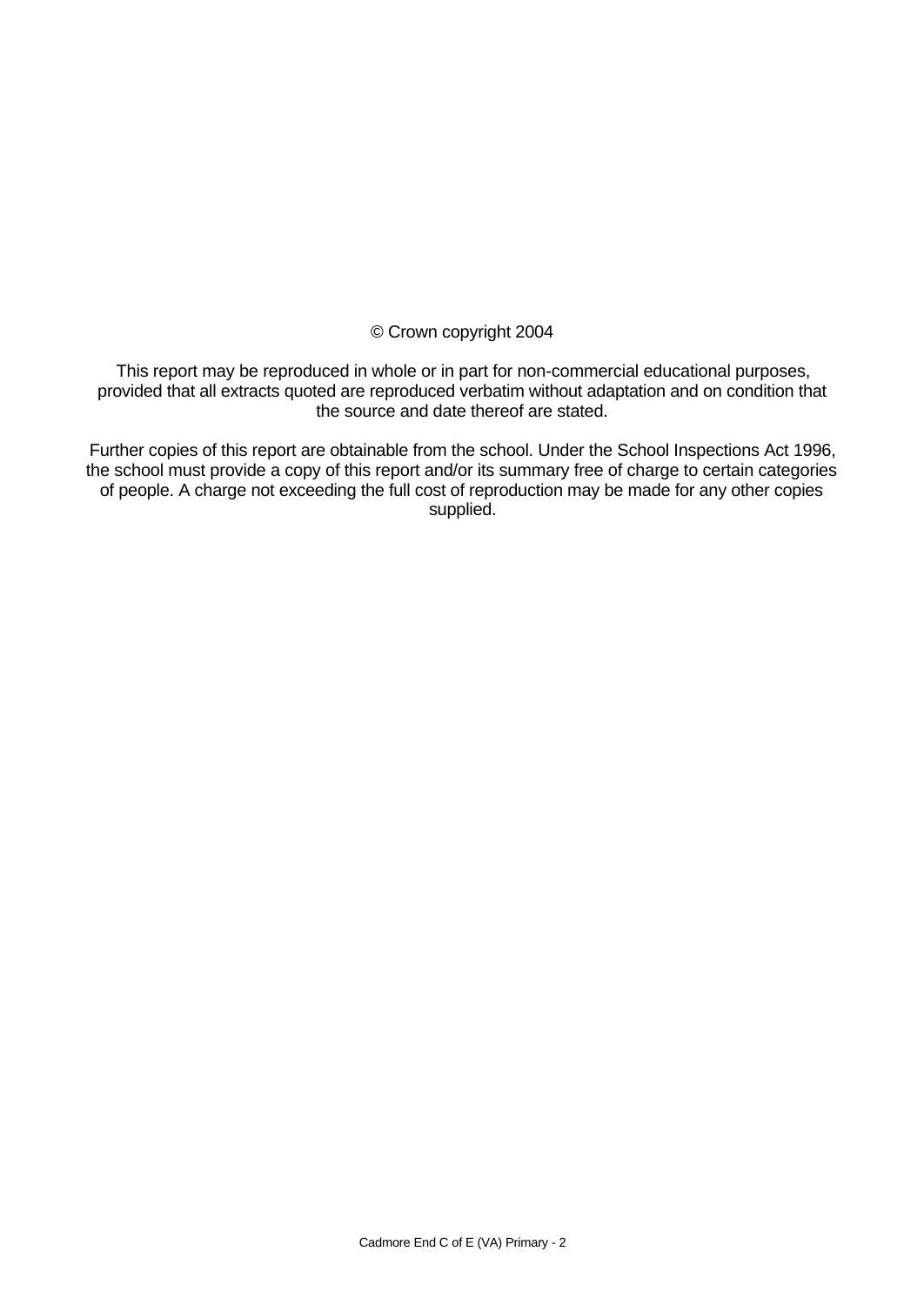## **INFORMATION ABOUT THE SCHOOL**

| Type of school:              | Primary                                        |
|------------------------------|------------------------------------------------|
| School category:             | <b>Voluntary Aided</b>                         |
| Age range of pupils:         | $4 - 11$ years                                 |
| Gender of pupils:            | Mixed                                          |
| Number on roll:              | 75                                             |
| School address:              | Cadmore End<br>High Wycombe<br>Buckinghamshire |
| Postcode:                    | <b>HP14 3PE</b>                                |
| Telephone number:            | 01494 881460                                   |
| Fax number:                  | 01494 883653                                   |
| Appropriate authority:       | The Governing Body                             |
| Name of chair of governors:  | Mrs Anne Cripps                                |
| Date of previous inspection: | February 2002                                  |

## **CHARACTERISTICS OF THE SCHOOL**

Cadmore End is a very small Church of England primary school. It is located close to the M40 between Lane End and Stokenchurch. Only a handful of pupils live in the village and most travel from a number of villages in the area and several from the outskirts of High Wycombe. Most pupils are white and of British heritage. A small number of pupils are from Traveller families. There are no pupils who speak English as an additional language. The attainment on entry to the school is generally average although there is a wide range of ability. The proportion of pupils known to be eligible for free school meals is below average. The percentage of pupils identified as having special educational needs (mainly problems with communication) is above the national average and the percentage of pupils who have a Statement of Special Educational Need is well above average. The number of pupils who have joined or left the school other than in the first year is high, although the reasons for leaving are mainly due to families moving out of the area. The number of teachers who have left or joined the school in the last two years is very high but the headteacher and governing body have been successful in recruiting a stable team. In 2002 the school received an Achievement Award.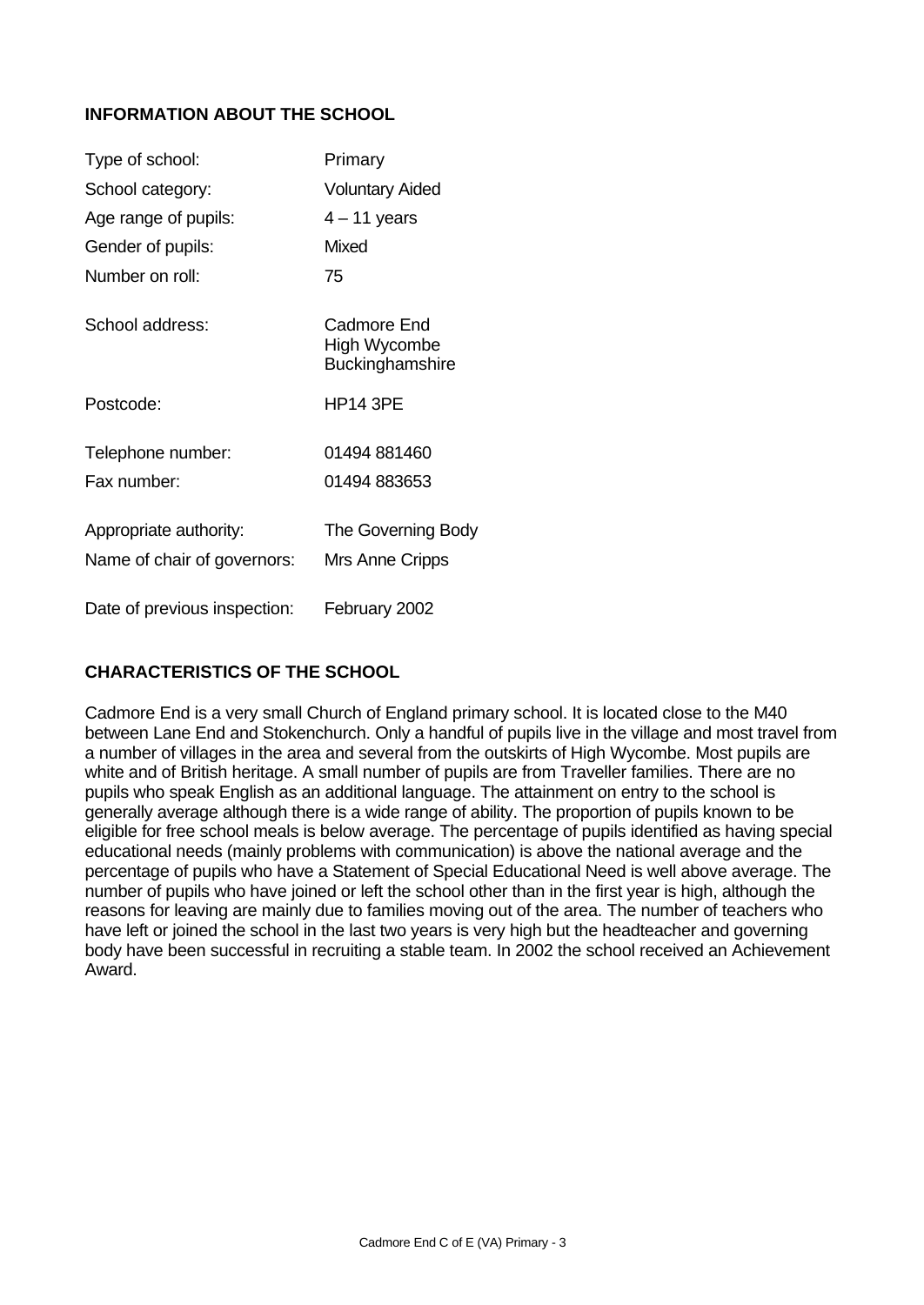## **INFORMATION ABOUT THE INSPECTION TEAM**

|       | Members of the inspection team | <b>Subject responsibilities</b> |                                                                                                                       |
|-------|--------------------------------|---------------------------------|-----------------------------------------------------------------------------------------------------------------------|
| 17766 | Eira Gill                      | Lead inspector                  | English, art and design, geography,<br>history, music, Foundation Stage,<br>special educational needs                 |
| 9079  | Ann Moss                       | Lay inspector                   |                                                                                                                       |
| 21124 | Ann Coughlan                   | Team inspector                  | Mathematics, science, design and<br>technology, information and<br>communication technology and<br>physical education |

The inspection contractor was:

Serco QAA

Herringston Barn **Herringston Dorchester** Dorset DT2 9PU

Any concerns or complaints about the inspection or the report should be made initially to the inspection contractor. The procedures are set out in the leaflet *'Complaining about Ofsted Inspections'*, which is available from Ofsted Publications Centre (telephone 07002 637833) or Ofsted's website (www.ofsted.gov.uk).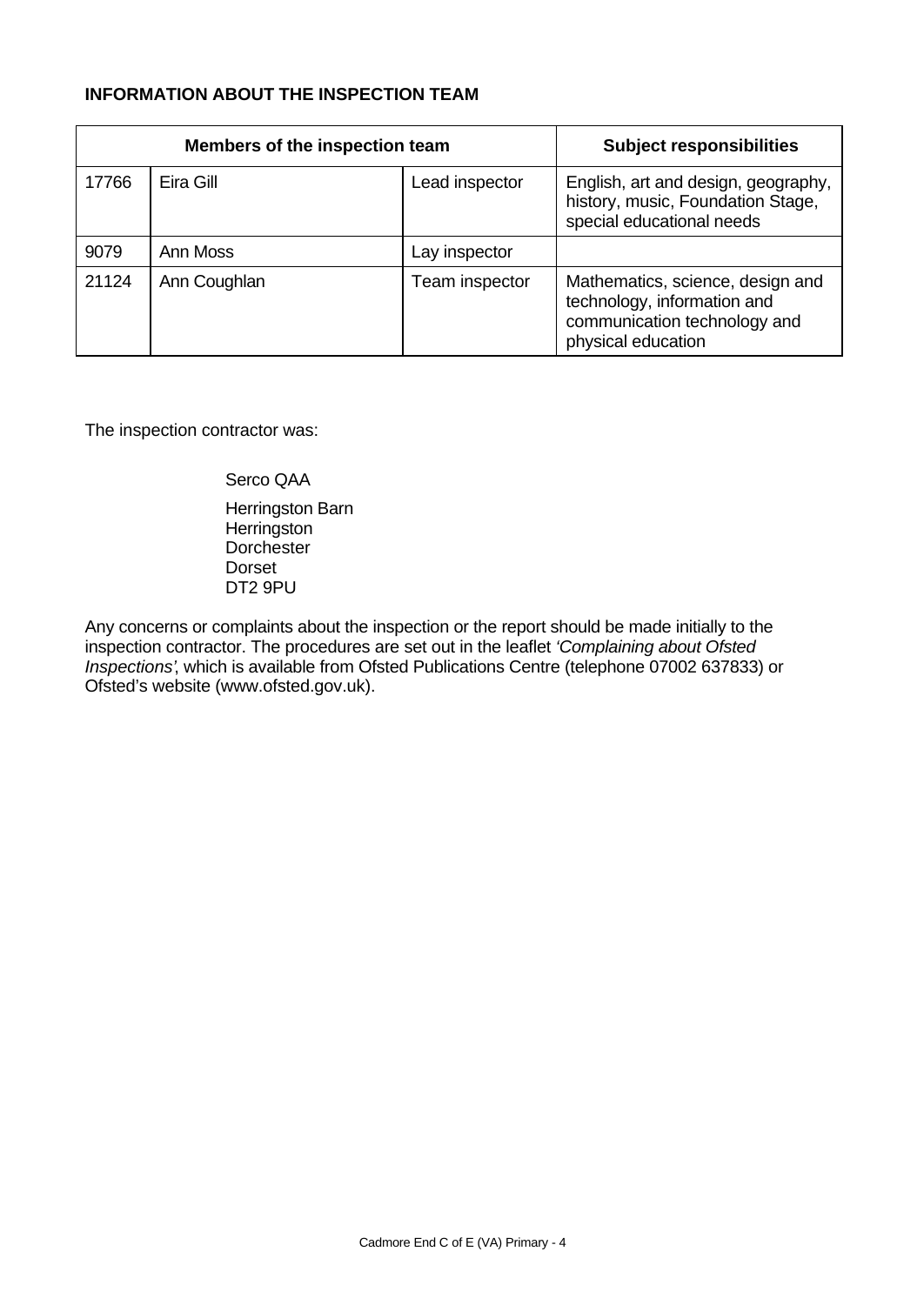# **REPORT CONTENTS**

|                                                                                                                                    | Page |
|------------------------------------------------------------------------------------------------------------------------------------|------|
| <b>PART A: SUMMARY OF THE REPORT</b>                                                                                               | 6    |
| <b>PART B: COMMENTARY ON THE MAIN INSPECTION FINDINGS</b>                                                                          |      |
| <b>STANDARDS ACHIEVED BY PUPILS</b>                                                                                                | 8    |
| Standards achieved in areas of learning, subjects and courses                                                                      |      |
| Pupils' attitudes, values and other personal qualities                                                                             |      |
| <b>QUALITY OF EDUCATION PROVIDED BY THE SCHOOL</b>                                                                                 | 10   |
| Teaching and learning<br>The curriculum<br>Care, guidance and support<br>Partnership with parents, other schools and the community |      |
| <b>LEADERSHIP AND MANAGEMENT</b>                                                                                                   | 14   |
| <b>PART C: THE QUALITY OF EDUCATION IN AREAS OF LEARNING</b><br><b>AND SUBJECTS</b>                                                | 16   |
| AREAS OF LEARNING IN THE FOUNDATION STAGE                                                                                          |      |
| <b>SUBJECTS IN KEY STAGE 1 AND 2</b>                                                                                               |      |
| <b>PART D: SUMMARY OF THE MAIN INSPECTION JUDGEMENTS</b>                                                                           | 24   |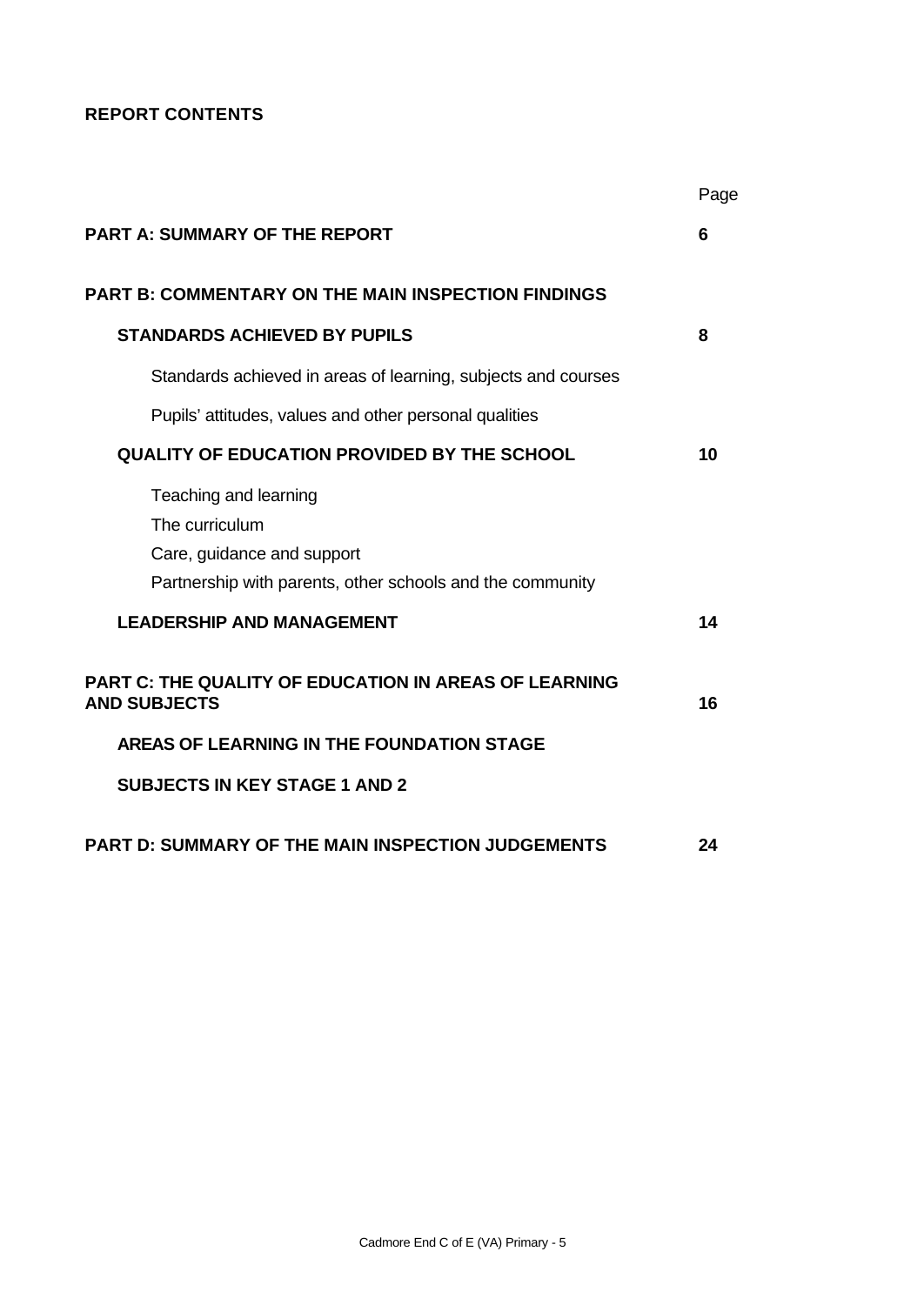## **PART A: SUMMARY OF THE REPORT**

### **OVERALL EVALUATION**

**Cadmore End is a sound school** with several good features that is improving, and gives satisfactory value for money. It no longer has serious weaknesses and is being led well by the headteacher. Teaching is satisfactory and the achievement of all children is satisfactory. The high turnover of teachers in the past two years has been a significant barrier to better achievement. At the time of the last inspection, and for the following term, an acting headteacher was in post who also had responsibility for the leadership and management of another small school.

The school's main strengths and weaknesses are:

- The teachers know pupils well and give good guidance and support.
- The quality of teaching is very good in Years 5 and 6, and pupils' achievement is good in lessons.
- Pupils' behaviour is good in the reception class, and very good in Years 3 to 6.
- The links the school has made with parents are very good.
- Standards in mathematics and science are below average in Year 6.
- A lack of pace in lessons in the reception class and low levels of expectation lead to underachievement in writing and mathematical development.
- The management of some subjects is unsatisfactory.

The school has responded well to the key issues in the last inspection report. The headteacher, supported effectively by the local authority and diocesan representatives, organised a programme of monitoring and support for teaching and this aspect has improved well. There has been very good improvement in the provision for information and communication technology (ICT). The plan for improving the role of subject managers has been blocked by the constant changes in teachers, and this is still a weakness. There has been satisfactory improvement overall in the last two years and much has been done, but results in Year 6 have yet to show sustained improvement.

### **STANDARDS ACHIEVED**

| <b>Results in National</b><br>Curriculum tests at the end<br>of Year 6, compared with: |      | similar schools |      |      |
|----------------------------------------------------------------------------------------|------|-----------------|------|------|
|                                                                                        | 2001 | 2002            | 2003 | 2003 |
| English                                                                                |      |                 | B    |      |
| Mathematics                                                                            |      |                 |      |      |
| Science                                                                                |      |                 |      |      |

*Key: A - well above average; B – above average; C – average; D – below average; E – well below average Similar schools are those whose pupils attained similarly at the end of Year 2.*

*Caution is needed in interpreting data because the numbers of pupils in a year group are smaller than national averages, and results can thus fluctuate from year to year.*

**The achievement of all pupils,** including those with special educational needs and those from different backgrounds, is **satisfactory** in the school. Although the school's performance in national tests in 2003 showed below average standards in mathematics and science, this was related to the lack of continuity in teaching. Inspectors found very similar findings with average standards in English and below average in mathematics and science. Standards are average in ICT. The dip in English is because there are not so many higher attaining pupils in this particular group. Achievement in lessons is good in Years 5 and 6 because of very good teaching. Standards in reading, writing and mathematics in Year 2 are average, and achievement is satisfactory in Years 1 and 2. Children in the reception class will attain the expected goals in their personal, emotional and social development, speaking and listening, reading and physical development by the end of the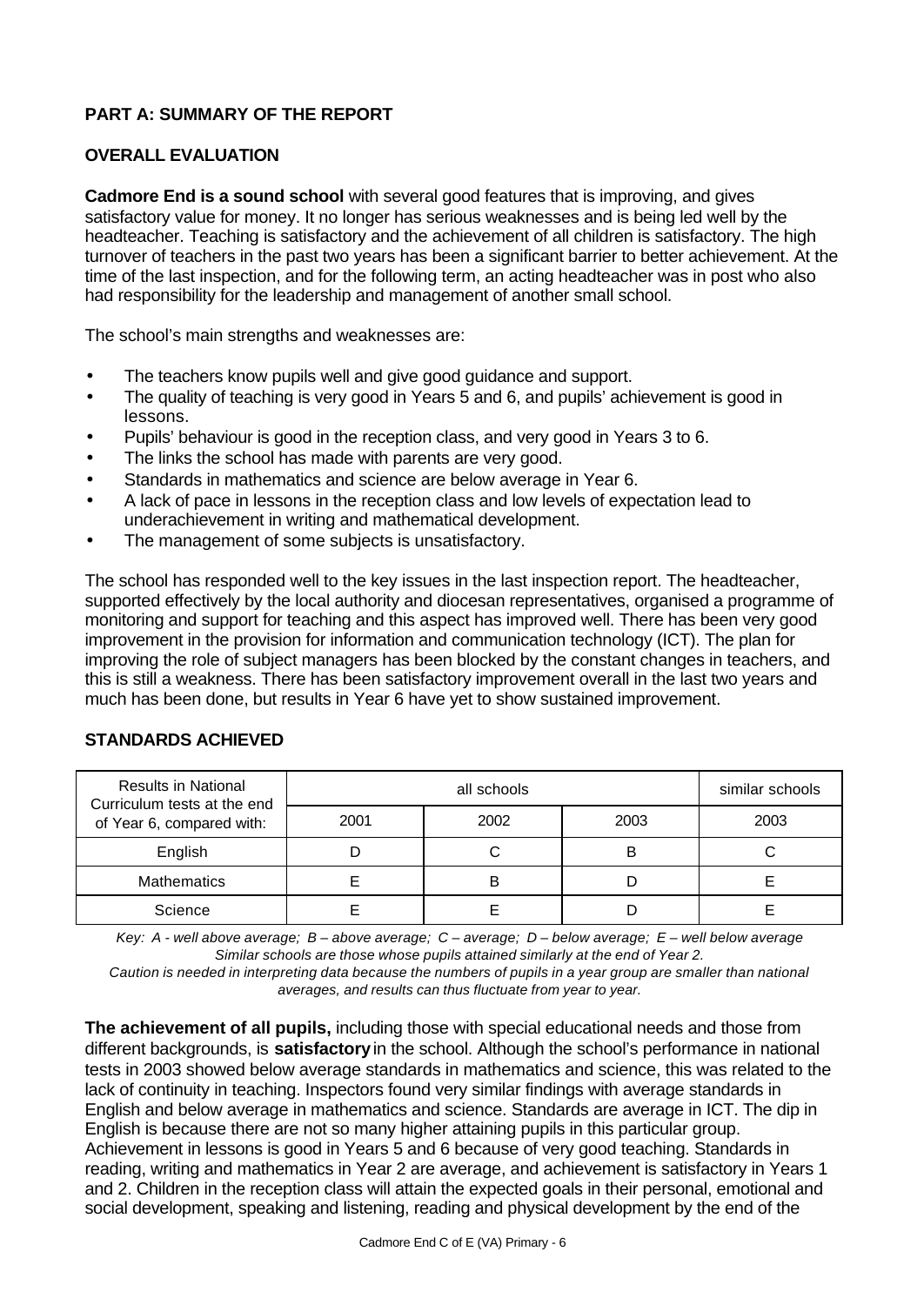reception year. However, in writing and mathematical development, the attainment of most children is likely to be below the level expected and achievement is unsatisfactory.

Pupils' **personal qualities, including their spiritual, moral, social and cultural development** are **good overall**. Pupils' behaviour is good in the reception class, satisfactory in Years 1 and 2 and very good in Years 3 to 6 in lessons and around the school. In assemblies, the behaviour of all pupils is excellent. Pupils enjoy coming to school, have good attitudes to learning and enjoy good relationships with each other and all members of staff. Relationships are very good in Years 3 to 6. Pupils are very willing to take responsibility and to be part of a community. Attendance is satisfactory.

## **QUALITY OF EDUCATION**

The **quality of education** provided by the school is **satisfactory. Teaching** and learning are **satisfactory** overall. In reception, teaching is satisfactory in most areas except mathematical development where it is unsatisfactory. Planning is appropriate overall and support staff are closely involved, and contribute well to learning. The accommodation in reception could be used more effectively. The children are given few opportunities to be independent in choosing their equipment. In Years 1 to 4, teaching is satisfactory with good planning and strengths in choice of methods and delivery. The presence of a high number of teaching assistants in Years 1 and 2 leads to some inefficiency in lessons when the teacher is diverted to give instructions. Overall, the support the assistants give the pupils is satisfactory. In Years 3 to 6, assistants contribute well to the good learning pupils make. In Years 5 and 6, teaching and learning are very good. What the pupils can do is assessed well in English and mathematics and is satisfactory in other subjects in Years 1 to 6. Day-to-day assessment in lessons is good and contributes to appropriate learning in Years 1 to 4, and good learning in Years 5 and 6. Assessment is good in reading for children in reception and satisfactory overall. There are no links with any pre-school groups although providers do send information to the school about the children's prior learning. Links with the church contribute well to the curriculum in the school. Links with parents are very good; their supportive attitude to their children's homework contributes to the improvement in learning.

### **LEADERSHIP AND MANAGEMENT**

The **leadership and management** of the school are **satisfactory.** The leadership of the headteacher is good with a strong focus on raising standards and establishing a stable team of teachers. The frequent changes of staff have affected the co-ordination of some subjects adversely and this aspect of leadership needs consolidation and improvement. The role of the governing body has improved and has become increasingly effective since the last inspection. The work of governors is now satisfactory. Management is satisfactory. All statutory requirements are met.

## **PARENTS' AND PUPILS' VIEWS OF THE SCHOOL**

Parents' views of the school are very favourable and pupils show very good levels of satisfaction**.** Parents indicate their children like the school and are expected to work hard. Parents appreciate the care given to children when they start at the school and gave no negative views. Pupils feel they are helped well by teachers with their work. They are very confident about going to any member of staff if they are concerned and know they will be listened to. They like their school.

### **IMPROVEMENTS NEEDED**

The most important things the school should do to improve are:

- Improve standards in mathematics and science in Year 6;
- Increase the pace of learning in the reception class, and raise levels of expectation and challenge to improve standards in writing and mathematics;
- Improve the role of the subject managers.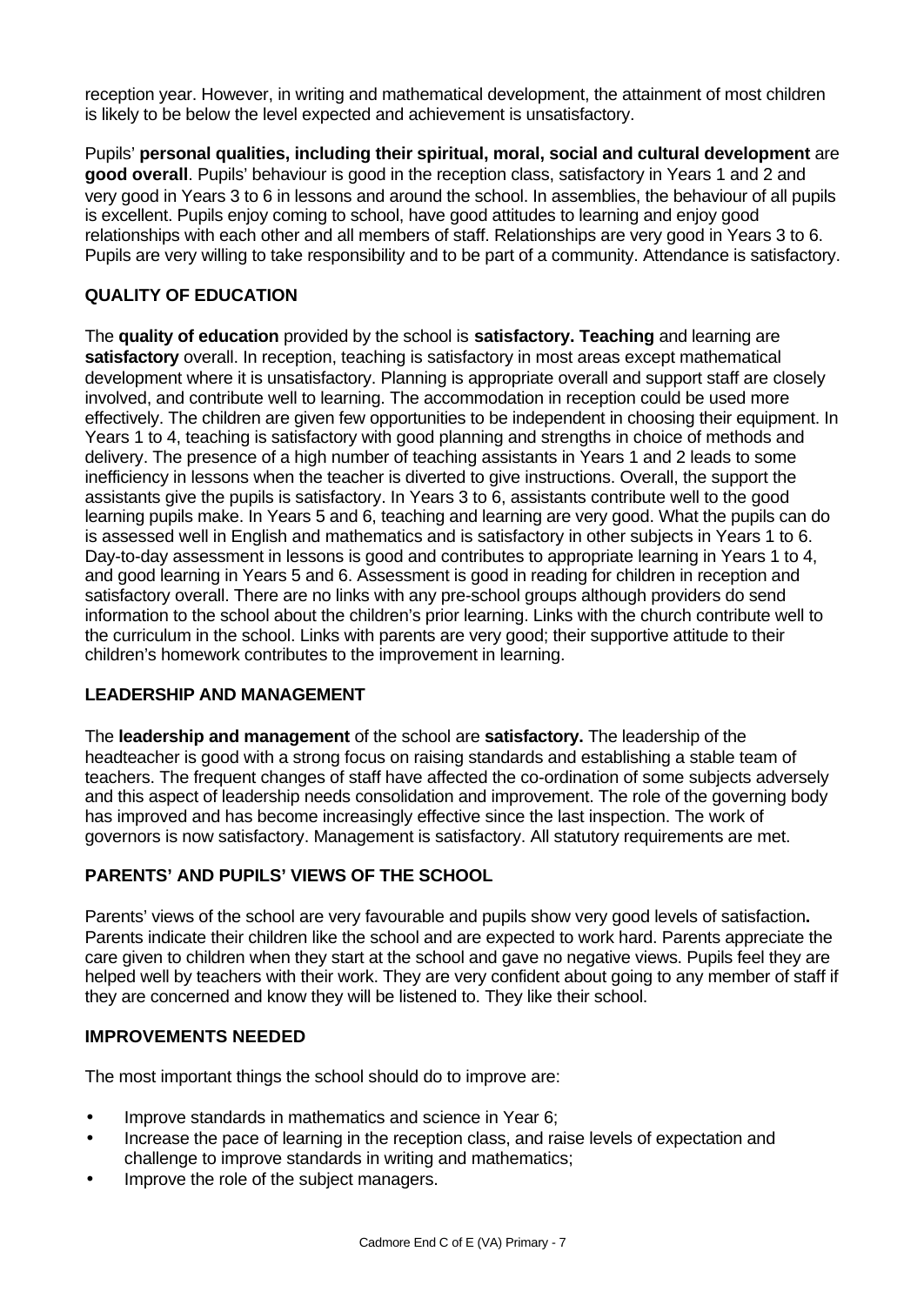### **PART B: COMMENTARY ON THE INSPECTION FINDINGS**

### **STANDARDS ACHIEVED BY PUPILS**

### **Standards achieved in areas of learning, subjects and courses**

*Achievement is a measure of how well pupils are doing, taking their progress and their capability into account.*

The achievement of pupils of all abilities and from different backgrounds is satisfactory overall. Although standards are below average in Year 6 in mathematics and science, achievement in lessons is good in Years 5 and 6 because of very good teaching. Standards in English in Year 6 are average. Achievement is satisfactory overall for all pupils in the reception class and in Years 1 and 2.

#### **Main strengths and weaknesses**

- The older pupils are now achieving well in lessons because of the very good teaching in Years 5 and 6.
- Standards in ICT are now average and this is very good improvement from the last inspection.
- Standards are below average in mathematics and science in Year 6 due to frequent staff changes that have led to gaps in pupils' learning over time.
- Children in the reception class are underachieving in their writing skills and mathematical development due to a slow pace in lessons and low levels of expectation and challenge.

### **Commentary**

1. The current standards of the children in the reception year are average overall and their achievement is satisfactory. Children will meet the expected early learning goals in their personal, social and emotional development, speaking and listening, reading and physical development by the end of the reception year. They are unlikely to reach the expected levels in writing and mathematical development and their achievement is unsatisfactory in these areas of learning.

*The tables shown in this commentary give average points scores for pupils. Each level in the National Curriculum is given a number of points. Pupils are expected to move on one point every term, so if a school's scores are one point above the national, their pupils are, typically, a term ahead.*

| Standards in: | School results | National results |
|---------------|----------------|------------------|
| reading       | 14.8 (15.2)    | 15.7 (15.8)      |
| writing       | 12.3(13.8)     | 14.6 (14.4)      |
| mathematics   | 14.7 (13.4)    | 16.3(16.5)       |

#### *Standards in national tests at the end of Year 2 – average point scores in 2003*

*There were 12 pupils in the year group. Figures in brackets are for the previous year.*

2. As a result of the small numbers in each year group, results in the national tests at the end of Year 2 need to be treated with caution. In Year 2, inspectors found that pupils attain average standards in reading, writing and mathematics and the achievement of all pupils is satisfactory. The higher attaining pupils attain at the higher levels appropriately. Pupils attain average standards in science and ICT.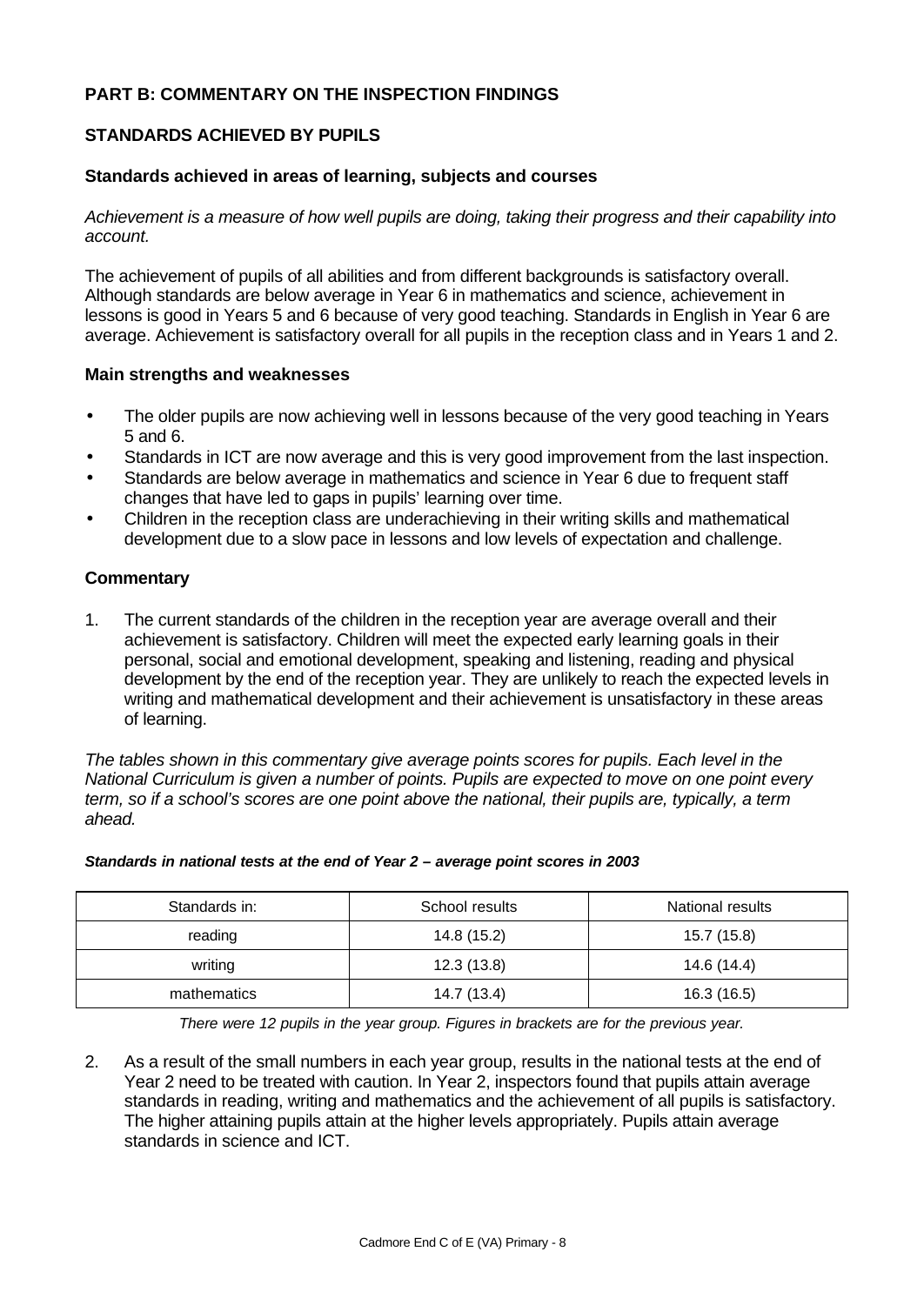#### *Standards in national tests at the end of Year 6 – average point scores in 2003*

| Standards in: | School results | National results |
|---------------|----------------|------------------|
| English       | 27.9 (27.6)    | 26.8 (27.0)      |
| mathematics   | 25.7 (27.8)    | 26.8 (26.7)      |
| science       | 27.9 (27.0)    | 28.6 (28.3)      |

*There were 14 pupils in the year group. Figures in brackets are for the previous year.*

3. It is difficult to compare the school's trend in performance due to small numbers, but indications are that the school is performing above the national trend in English, mathematics and science tests over the last five years. Inspection evidence shows that pupils in the present Year 6 are attaining average standards in English and ICT and below average in mathematics and science. Although this shows a decline since the last inspection, most pupils are likely to reach the expected levels by the end of Year 6 and higher attainers are already working within the higher Level 5. There has been very good improvement in ICT as standards were judged to be well below average in 2002. Overall, the achievement of pupils of all abilities and different backgrounds is satisfactory. In lessons, all pupils in Years 5 and 6 achieve well because of the consistently very good teaching. The school's analysis shows that the pupils with special educational needs and those from different backgrounds made appropriate progress in the national tests in 2003.

### **Pupils' attitudes, values and other personal qualities**

Pupils' attitudes and behaviour are very good in Years 3 to 6. Pupils' attitudes are good in Years 1 and 2 and their behaviour is satisfactory. In the reception class attitudes and behaviour are good. Pupils' personal development including moral, social and cultural development is good and their spiritual development is satisfactory. Attendance levels are satisfactory, being broadly in line with the national average.

#### **Main strengths and weaknesses**

- Pupils' very good attitudes to learning help them to achieve appropriately, because they want to learn.
- Behaviour is good in the reception class and very good in Years 3 to 6.

### **Commentary**

#### *Attendance in the latest complete reporting year (%)*

| Authorised absence |     |  | Unauthorised absence |     |
|--------------------|-----|--|----------------------|-----|
| School data        | 5.5 |  | School data          |     |
| National data      | 5.4 |  | National data        | J.5 |

*The table gives the percentage of half days (sessions) missed through absence for the latest complete reporting year.*

- 4. Pupils enjoy coming to school and arrive in good time for the start of the day. The school promotes good attendance. The youngest children are happy to come into their classroom and leave their parents and carers confidently. Pupils' punctuality is good throughout the school. It was noted that when two pupils were late, they apologised to their teachers.
- 5. Children in the reception class achieve satisfactorily in their personal, social and emotional development. Although a few children lack confidence when responding to questions, they are well integrated into school and staff respond to their individual needs appropriately. Children feel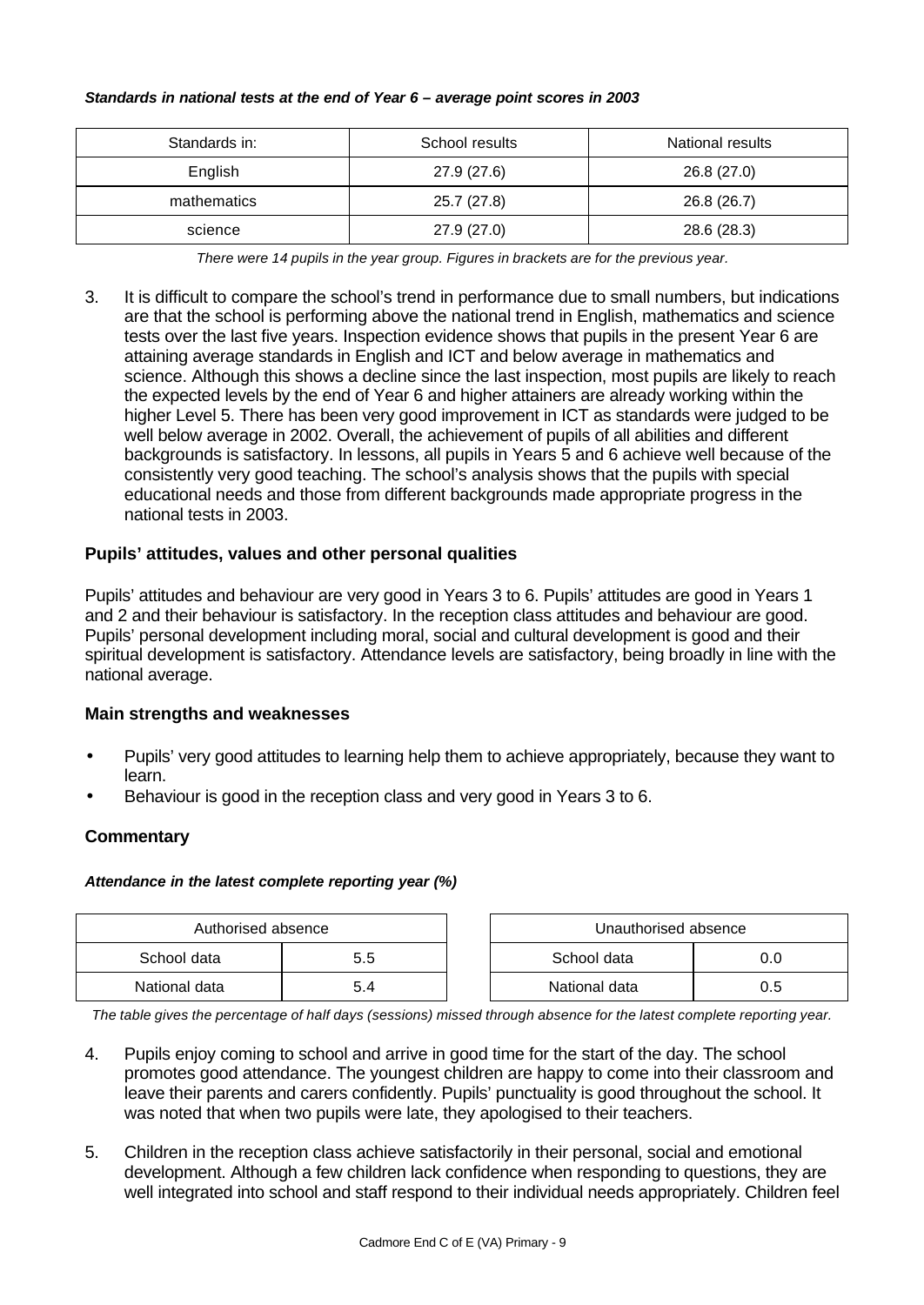safe and comfortable. Their behaviour is good and they participate with enjoyment in the opportunities provided.

- 6. Behaviour is excellent when pupils come together for assemblies. In the hall at lunchtime and in the playground the behaviour of all pupils is consistently good. The pupils and parents report that bullying is not a problem. The pupils are happy to report any problems to an adult and are confident that they will be resolved well. There have been no exclusions.
- 7. In Years 1 and 2, pupils' attitudes to learning are good. They enjoy their lessons and respond with real enthusiasm to lively and stimulating teaching. However, the pupils can become noisy and over-exuberant during lessons and this affects their learning. The classroom rules are too broad and need a tighter focus so that pupils can think about one target at a time, such as not calling out when the teacher is asking questions of individual pupils. Behaviour in lessons in Years 1 and 2 is satisfactory.
- 8. In Years 3 to 6, the pupils' attitudes to learning and behaviour are very good in lessons. The pupils want to learn and do their best, regardless of their particular needs or individual backgrounds. They listen attentively and respond well. Pupils enjoy talking about their work to visitors, take part in discussions and are eager to answer questions. They work very hard in lessons at a good pace. Most are secure, self-assured and confident.
- 9. Pupils respond well to the school's good curriculum for their personal, social and health education and parents agree that it leads to greater maturity as they move through the school. Pupils become familiar with the school's expectations through the strong Christian ethos that is evident. Pupils agree that they are generally trusted to do things on their own and feel valued members of the community. Children make a sound start in the reception class and their personal development meets the expected levels by the end of the year. Pupils with special educational needs, and those from different backgrounds are included in all school and class activities.
- 10. Provision for pupils' moral, social and cultural development is good. There is a clear expectation that pupils will behave well and treat each other and adults with courtesy and respect. Pupils have a very clear understanding of right and wrong and help to write class and lunchtime rules with their teachers. Staff are good role-models, showing respect and concern for the individual needs of all pupils and pupils respond well by readily accepting responsibility around the school as prefects or class monitors. Although, overall, there are good relationships between adults and pupils, and between pupils, very good relationships were noted in many lessons. Pupils are learning about the responsibilities of living in a community and help each other in lessons and work well in groups.
- 11. The school provides well for the pupils' cultural development and has set up links with a French school as well as introducing French lessons for the older pupils. Pupils appreciate their own and others' cultural traditions and show respect for the feelings, values and beliefs of others, particularly in Year 3 to Year 6. Opportunities to raise pupils' awareness of the multi-cultural world in which they live, while satisfactory, are more limited. Provision for pupils' spiritual development is sound. It is nurtured in assemblies, and was particularly evident in a Years 5 and 6 English lesson where pupils showed their enjoyment of learning in response to the wellorganised discussion of the texts of Greek legends. Music is contributing well to the spiritual development of the pupils as more than a third of the pupils have instrumental lessons.

### **QUALITY OF EDUCATION PROVIDED BY THE SCHOOL**

The quality of education provided by the school is satisfactory overall with several strengths. Teaching and learning are satisfactory. The school provides a satisfactory curriculum. Provision for pupils' care, guidance and support is good. There are very good links with parents. Links with other schools and the community are satisfactory.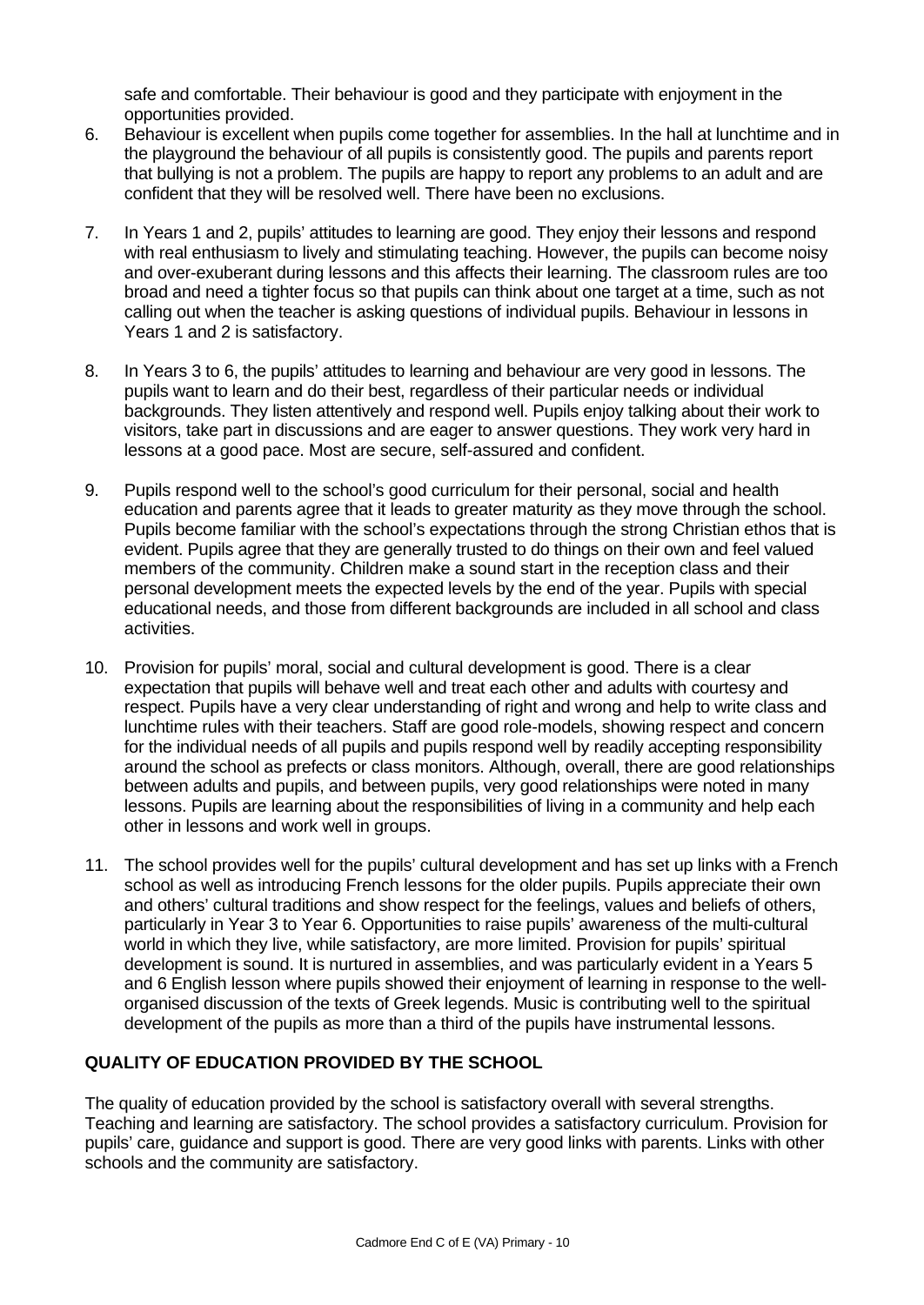### **Teaching and learning**

The quality of teaching and learning is satisfactory overall. It is satisfactory in reception and in Years 1 and 2. In Years 3 to 6, it is good overall and very good in Years 5 and 6. Day-to-day assessment is good in Years 1 to 6 and, overall, assessment is satisfactory.

### **Main strengths and weaknesses**

- The teachers in Years 3 to 6 and in the reception class manage the pupils' behaviour well.
- There is very good teaching and learning in Years 5 and 6.
- In the reception class, expectations are not high enough to challenge children to achieve appropriately in writing and mathematical development.
- The organisation of the classroom and storage of resources in the reception class do not help children to become independent learners.

### **Commentary**

#### *Summary of teaching observed during the inspection in 17 lessons*

| Excellent | Very good | Good | Satisfactory | Unsatisfactory | Poor | Very poor |
|-----------|-----------|------|--------------|----------------|------|-----------|
|           |           |      |              |                |      |           |

*The table gives the number of lessons observed in each of the seven categories used to make judgements about lessons.*

- 12. The headteacher has worked hard to ensure that, despite the very high turnover of teachers, the overall quality of teaching and learning has improved since the last inspection. Parents praised the effective teamwork of the staff. In reception, teaching is satisfactory in most areas except mathematical development where it is unsatisfactory. In Years 1 to 4, teaching is satisfactory with strengths in delivery and methods. In Years 5 and 6, teaching and learning are very good. Achievement overall is satisfactory and, in the very good lessons in Years 5 and 6, pupils achieve well rather than very well, as they are still catching up from previous unsatisfactory achievement due to the high turnover of teachers. There were no unsatisfactory lessons observed and this is good improvement from the last inspection when several lessons were judged to be poor. The older pupils agree strongly that they have to work hard and they find lessons interesting and fun. They particularly mentioned ICT lessons as being very interesting and informative.
- 13. In reception, the high proportion of adults to children gives good opportunities for the staff to hear children read every day. However, the slow pace of lessons and a lack of high expectations result in the children underachieving in their writing skills and mathematical development. Inaccessible resources result in untidiness and a lack of opportunity to allow the children to access most of their own resources. Planning is appropriate but not enough emphasis is given to providing children with activities to develop their number knowledge and skills, or the development of their writing.
- 14. The school meets the needs of all its pupils appropriately including those with special educational needs and those from different backgrounds. Lessons are planned clearly and pupils are usually told what they are going to learn. Teaching assistants are aware of the aims and the activities that will take place. Support staff play an active role and most use their time wisely, for example, making notes of pupils' progress during times when pupils are sitting listening to their teachers. They take a small group of pupils during lessons, or work with individual pupils to support them. Teaching assistants give valuable support to pupils in the reception class and in Years 3 to 6. In Years 1 and 2, the presence of a high number of assistants results in lessons being interrupted when the teacher needs to give advice on how to support the pupils. Their contribution to pupils' achievement is satisfactory overall.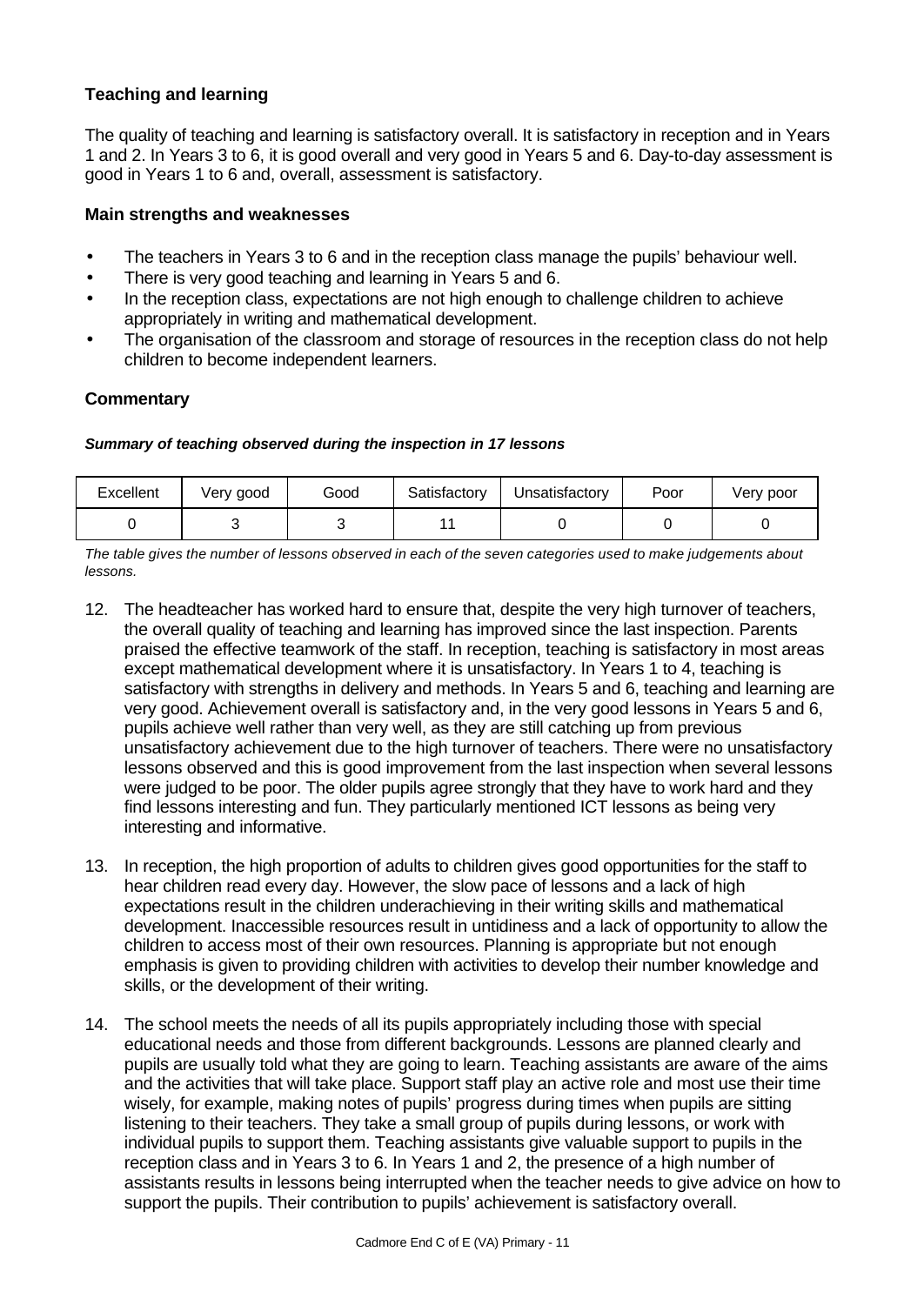- 15. Resources are generally used well. In an example of very good teaching in a Years 5 and 6 geography lesson linked with ICT, the pupils used the school's 15 laptop computers effectively to access the Internet and research a locality they were studying. In the reception class, practical activities often support the children's learning but, sometimes, they become repetitive and lack direction and intervention by the staff. Homework is organised efficiently and teachers have good systems in place to give out and receive homework. This aspect of learning was praised by parents, and parents give good support by ensuring that homework is returned promptly. These effective links between home and school are contributing to raising achievement in English and mathematics, in particular.
- 16. Assessment is satisfactory overall and work is marked in accordance with the policy. The written comments teachers make help the pupils know what they need to learn next and, sometimes, give them feedback on how they are progressing towards their targets in English and mathematics. In lessons, teachers use probing questions well to find out what the pupils understand during teaching sessions and give them feedback on the next stage of their learning. Pupils' work is assessed very thoroughly in English and mathematics. Results of assessments are used to track progress in both subjects when individual targets are given to the pupils. Assessment in other subjects is being developed gradually and teachers use the expectations from the national scheme of work to track the progress of the pupils.

### **The curriculum**

There is a satisfactory curriculum in the school and this is an improvement since the last inspection when it was judged to be unsatisfactory. Overall, there is satisfactory curriculum enrichment and good extra-curricular activities. The accommodation and resources meet the needs of the curriculum adequately overall.

### **Main strengths and weaknesses**

- There is a good curriculum for personal, social and health education, and citizenship.
- There are good resources for ICT.

### **Commentary**

- 17. In the reception class (Foundation Stage) the planned curriculum is satisfactory and the provision is generously staffed. The accommodation is large enough and resources are satisfactory but most of the storage furniture is outdated.
- 18. Under the leadership of the headteacher, the curriculum has improved since the last inspection when it was judged to be unsatisfactory. The school recognises there is a need for further work to ensure that all teachers are planning from the same scheme of work for each curricular area. The teaching of French is now included and this contributes well to the pupils' cultural development and enriches the curriculum. A third of the pupils take instrumental music lessons and are learning the piano, violin, guitar and recorder. However, most of the pupils have only just started their lessons. One of the new teachers, a qualified musician, is very active in improving provision for music in the school. The curriculum for personal, social and health education (PSHE), and citizenship is good, and opportunities are identified in planning and used effectively. The accommodation and resources are satisfactory overall with good resources for ICT and these have improved significantly since the last inspection.
- 19. The provision for pupils with special educational needs is satisfactory and this is an improvement from the last inspection when provision was judged to be unsatisfactory. Pupils' individual education plans have clear targets that all understand, and they are reviewed well by the teacher in Years 1 and 2 where there is a high number of pupils with statements of special educational need. Pupils are largely taught with their peers, but some receive teaching in small, withdrawn groups to supplement their literacy skills and this is effective. The satisfactory management of special educational needs ensures that, where necessary, the pupils receive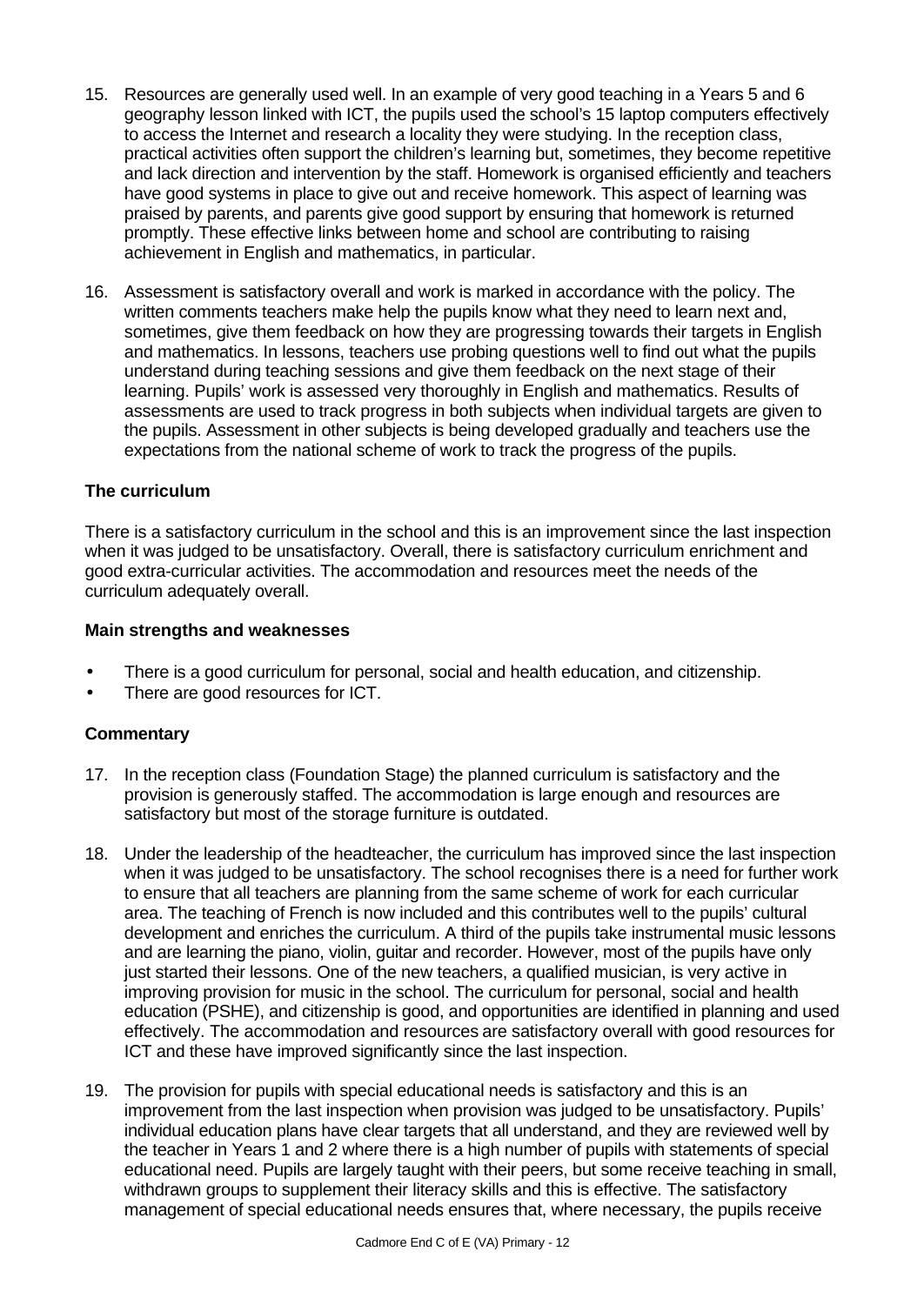specific support from outside agencies. Pupils with special needs receive the same entitlement to ICT as other pupils, but they do not use ICT for additional support in their learning.

### **Care, guidance and support**

The provision for the care, welfare, health and safety of the pupils is good and supports pupils' learning well. It provides pupils with good support and guidance and is in the early stages of involving them in the work of the school and its development.

#### **Main strengths and weaknesses**

- Pupils feel very secure and well cared for in school.
- Pupils have very good and trusting relationships with one or more adults.
- There are good procedures to ensure pupils work in a healthy and safe environment.

### **Commentary**

- 20. Staff know pupils very well and any particular needs are met with sensitivity. Pupils receive sound advice on how to improve. They are settled into school well when they first arrive and visits to local secondary schools are arranged efficiently for those who are going on to the next stage of their education.
- 21. All pupils are valued and the school's good ethos promotes very good relationships and racial harmony. There are sound procedures for monitoring and promoting good behaviour and all staff make a significant contribution to providing a caring atmosphere in a safe and calm environment for all pupils. Parents describe the school as caring and pupils describe the staff as 'very nice and very kind'. Appropriate staff are fully up-to-date in aspects of first aid and in child protection procedures. There are good assessment procedures for tracking the progress of pupils at the end of each year and these are having an impact on raising standards, particularly in writing. Arrangements for assessing and monitoring their personal development, although informal, are satisfactory. The information gathered is used to provide support, advice and guidance for all pupils and this raises their achievement.
- 22. Teachers value and respect the views of the pupils well in lessons. They are encouraged to give their ideas. The school listens to the pupils' views by discussion and acts on them when appropriate. The leadership of the school has been developing the involvement of pupils in the life of the school by recently appointing prefects.

### **Partnership with parents, other schools and the community**

The school's links with parents are very good. Links with the community and other schools are satisfactory.

### **Main strengths and weaknesses**

- Parents are very supportive of the school.
- Very good information is given to parents about the curriculum and topics to be studied.
- The school seeks, values and acts on the views of the parents very well.
- Parents make a good contribution to pupils' learning.
- Parents are very satisfied at the way in which the school deals with any concerns or complaints.

### **Commentary**

23. Parents hold the school in high regard and make an important contribution to their children's learning. The school encourages this by ensuring that all staff are very approachable and by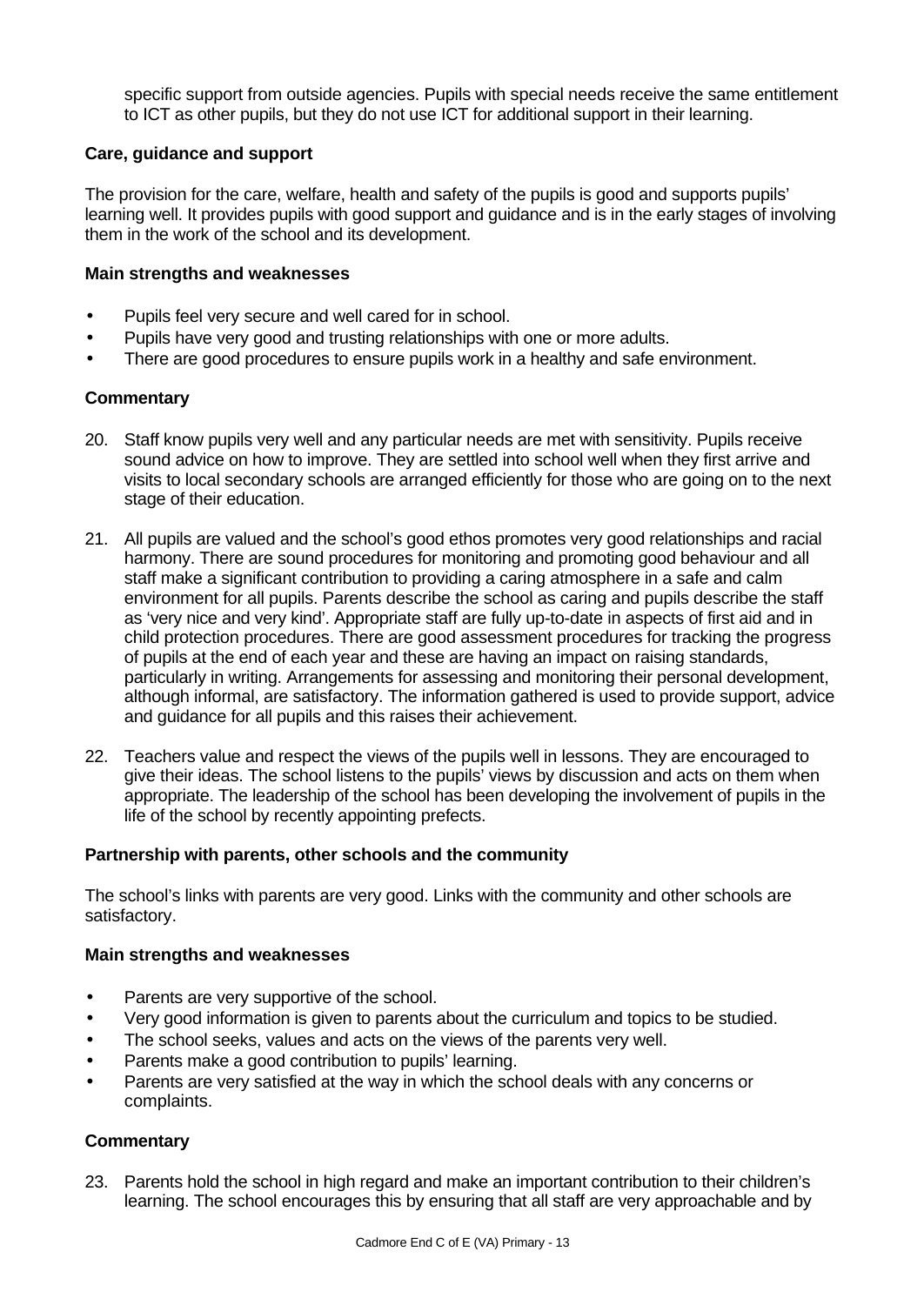giving out very good information about the school. Regular notification is given on the topics and areas of the curriculum to be studied so that parents know what to do to help their children. The use of homework is very good and is effective in raising standards. The headteacher has purposefully involved parents through seeking, valuing and acting on their views. All these aspects contribute very well to pupils' learning at school and at home and help to raise achievement. The very active parents' association raises considerable sums of money to help the school purchase extra resources to aid learning.

- 24. Parents say their children are making good progress and they are encouraged to become mature and responsible. Parents also confirm the views of the pupils that they like being at the school; they like their teachers, think they are fair and know they can turn to an adult if they have any worries.
- 25. Links with the community and with other schools and colleges are satisfactory. There are good links with the Church. Members of the community are invited into the school to attend performances and the school contributes to the village magazine regularly. Many governors are local business people. Visitors to the school, such as Indian dancers and the local police officer, enrich the curriculum. There is an exchange of information on pupils when they transfer to the next phase of their education. The school participates with other schools and in some joint arrangements for events such as sporting activities. This regular liaison helps the pupils to settle well when they move on to their secondary schools.

### **LEADERSHIP AND MANAGEMENT**

The leadership and management of the school are satisfactory. The leadership of the headteacher is good. Governance and management are satisfactory but the leadership of other key staff is unsatisfactory. Significant changes in teaching staff have hindered the efforts of leadership and management to raise the achievement of older pupils.

### **Main strengths and weaknesses**

- The headteacher has a strong focus on raising standards.
- Governors are very supportive of the school and increasingly effective.
- Good induction procedures help new staff settle in quickly.
- Changes in staff have adversely affected the co-ordination of some subjects.

### **Commentary**

- 26. Since the last inspection the post of headteacher has become permanent and full time, and no longer includes responsibility for another local small school. The present headteacher, who was appointed in September 2002, has therefore been able to focus strongly on the needs of this school and has done this with energy and determination. As a result, there has been good improvement in a number of areas. For example, the improved resources for ICT enable the school to fulfil statutory requirements in this area. The headteacher has formed effective relationships with governors and parents and is developing strong teamwork with all concerned to ensure an inclusive ethos and to improve standards. Parents appreciate what the headteacher has achieved and consider the school is now better organised.
- 27. The headteacher is developing the leadership roles of the senior teacher and Foundation Stage co-ordinator through focused meetings and the introduction of performance management, but this work is at an early stage. Although the headteacher has set clear expectations for subject co-ordinators, the staff changes over the last two years have meant changes in responsibilities and, overall, the leadership and management of subjects remain unsatisfactory. In this small school all have several responsibilities and they have not yet been able to monitor teaching and learning in their subjects. This also means that the headteacher is carrying too heavy a load of responsibility for subjects and this reduces her time for strategic matters. However, she manages mathematics and ICT effectively and standards are clearly rising in these subjects.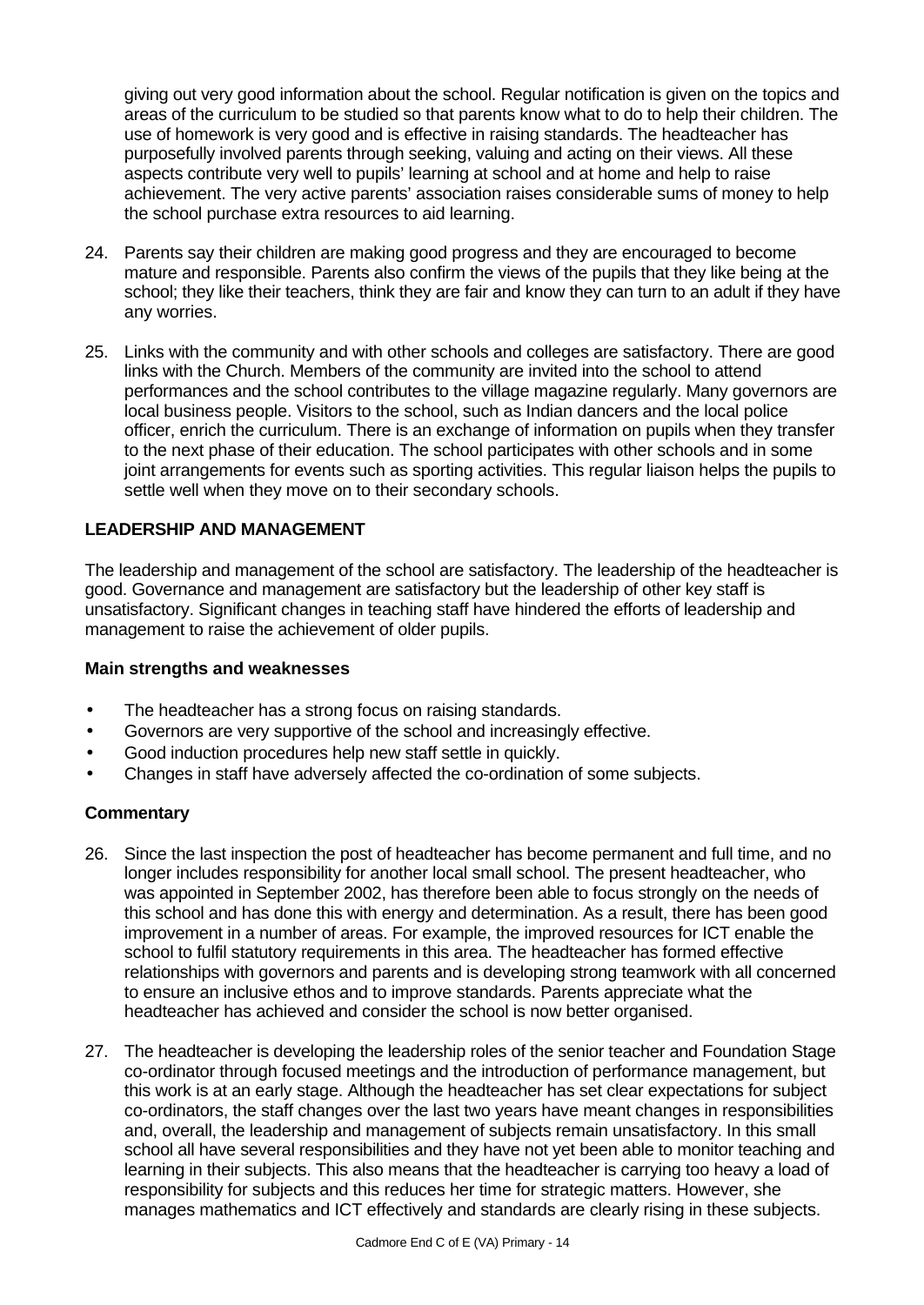There has also been good improvement in the management of special educational needs, a key issue at the last inspection. The management of special educational needs is now satisfactory. The co-ordinator has established appropriate procedures for the early identification of pupils who need support and ensures that staff are supported with writing and monitoring the pupils' independent education plans. However, as yet, there has been no monitoring of the effectiveness of the teaching assistants.

- 28. Newly qualified staff feel they have been made welcome and have become part of the school team. They appreciate the good support they have received from the headteacher and the way that their continuing training has been flexibly organised to meet their particular individual needs. Good monitoring and tracking procedures introduced by the headteacher helped newly qualified teachers to understand quickly the attainment levels of their pupils, and helped them to plan appropriate work to move their learning forward.
- 29. The governors played a significant part in helping the school to address its serious weaknesses after the last inspection, through addressing the weaknesses in their own awareness of the situation in the school. Individual governors, particularly the chair, were very supportive of the school during a difficult period and there has been good improvement in the effectiveness of the governing body. Governors appreciate the good quality information they receive from the headteacher. Training has helped them better understand performance data. Through formal visits to the school, by helping pupils in the classroom and helping with extra-curricular activities they have gained a clear idea of the strengths and weaknesses of the school. As a result, their role is developing well and they make a satisfactory contribution to the strategic direction of the school.

### *Financial information for the year April 2002 to March 2003*

| Income and expenditure $(E)$ |         |  | Balances (£)                   |
|------------------------------|---------|--|--------------------------------|
| Total income                 | 268,502 |  | Balance from previous year     |
| Total expenditure            | 293,433 |  | Balance carried forward to the |
| Expenditure per pupil        | 3,623   |  |                                |

| Income and expenditure $(E)$ |         | Balances (£)                        |        |
|------------------------------|---------|-------------------------------------|--------|
| Total income                 | 268,502 | Balance from previous year          | 24.847 |
| Total expenditure            | 293.433 | Balance carried forward to the next | -83    |

- 30. There is sound financial management and control. Subject co-ordinators have been given responsibility for managing their subject budgets since the start of this financial year. Owing to smaller numbers of pupils, the school is currently operating a deficit budget but expects to come into balance during the next financial year. The finance committee of the governing body has considered appropriate strategies for managing costs while a small year group moves through the school.
- 31. Despite setbacks owing to a falling roll and staff changes, the school is now more stable and no longer has any serious weaknesses, so is in a good position to continue to improve overall and continue to raise standards.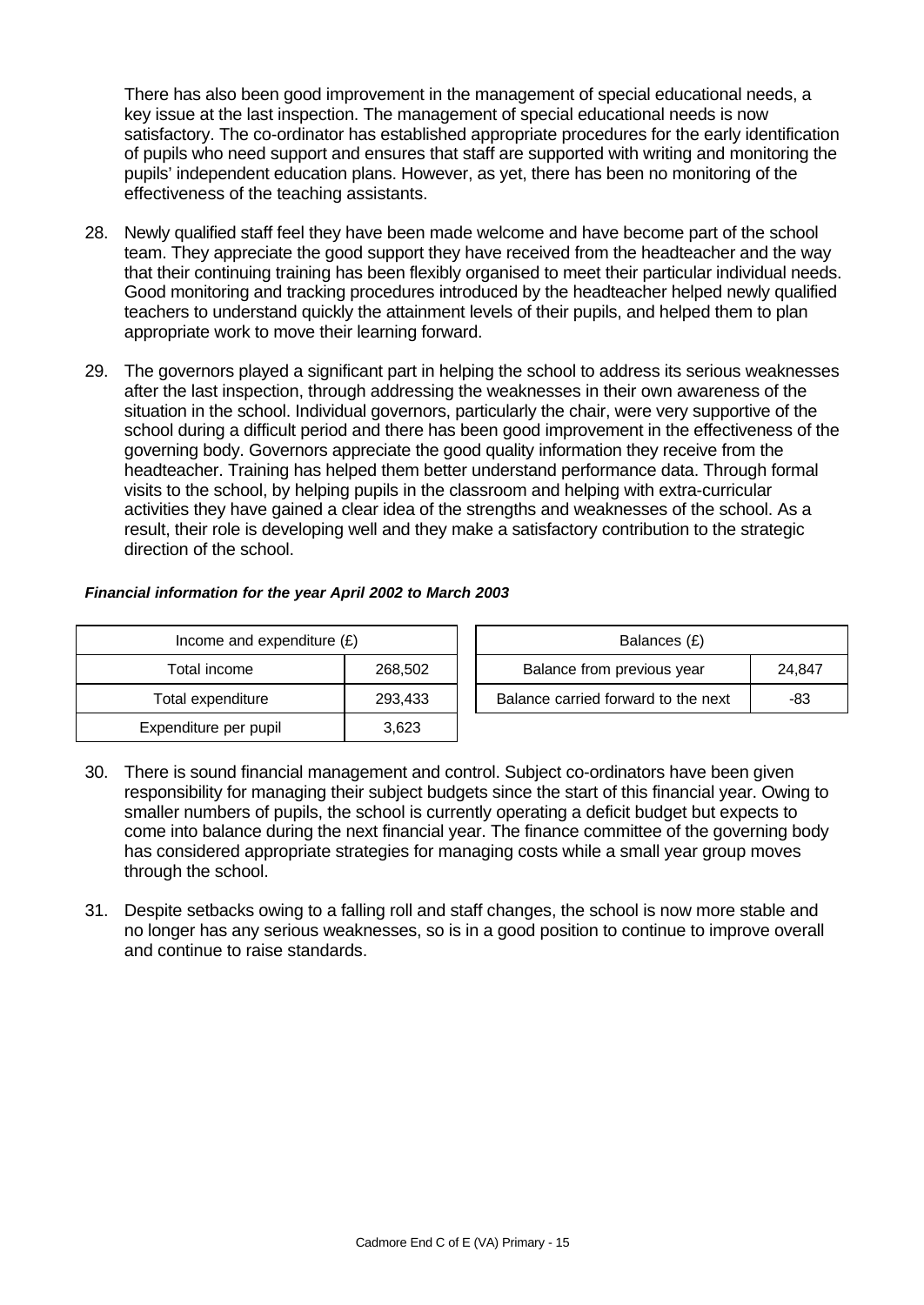## **PART C: THE QUALITY OF EDUCATION IN AREAS OF LEARNING AND SUBJECTS**

## **AREAS OF LEARNING IN THE FOUNDATION STAGE**

Children's attainment on entry is average with very few higher or lower attaining children in this year's entry. There are 15 children in the group and most attend full-time. The reception class is generously staffed with an experienced full-time assistant who has had good training opportunities and gives effective support. The use of accommodation for the reception class is variable. Although the actual teaching space is adequate for the number of children, the storage furniture is outdated and resources are not organised in an efficient manner. As a result, the room looks cluttered and is not a stimulating environment for learning. During the inspection, there was little evidence that the children selected apparatus or other resources except when choosing books from the bookcase. There is a small outdoor space and work is in progress on a designated outdoor learning environment.

Teachers' planning is appropriate and gives full details about the activities organised for each day related to each area of learning. Appropriate assessment is made of the children's progress which is good in reading as each child has an opportunity to read to the teacher or assistant every day. Plenty of opportunities are given for play but play is sometimes repetitive and lacks purpose. The management of the Foundation Stage is broadly satisfactory. There is no policy document in place.

## **PERSONAL, SOCIAL AND EMOTIONAL DEVELOPMENT**

Provision in personal, social and emotional development is **satisfactory.**

### **Main strengths and weaknesses**

- There are good relationships between the adults and the children.
- Children are happy to come to school in the mornings.

### **Commentary**

32. The children are keen to learn and are able to concentrate when their interest is engaged. When they are working in small or large groups, most children show that they can wait their turn and enjoy taking part in sessions involving questions and answers. Good relationships are evident when the children play in the pretend cave and they have a good understanding of the need to share. Their behaviour is good and they show good self-control. They can all dress and undress themselves independently. Teaching and learning are satisfactory in this area of learning although opportunities are missed, for example, during milk time to extend the children's social development. By the end of reception, the attainment of most children will meet the levels expected and achievement is satisfactory.

### **COMMUNICATION, LANGUAGE AND LITERACY**

Provision in communication, language and literacy is **satisfactory.**

#### **Main strengths and weaknesses**

- Teachers are very conscientious about hearing each child read every day.
- Not enough attention is given to the teaching of writing.

### **Commentary**

33. Teaching and learning in this area of learning are satisfactory. Good attention is given to developing the children's speaking and listening skills at morning registration when they are expected to answer in rhyme. Most respond well. When they are having their milk and are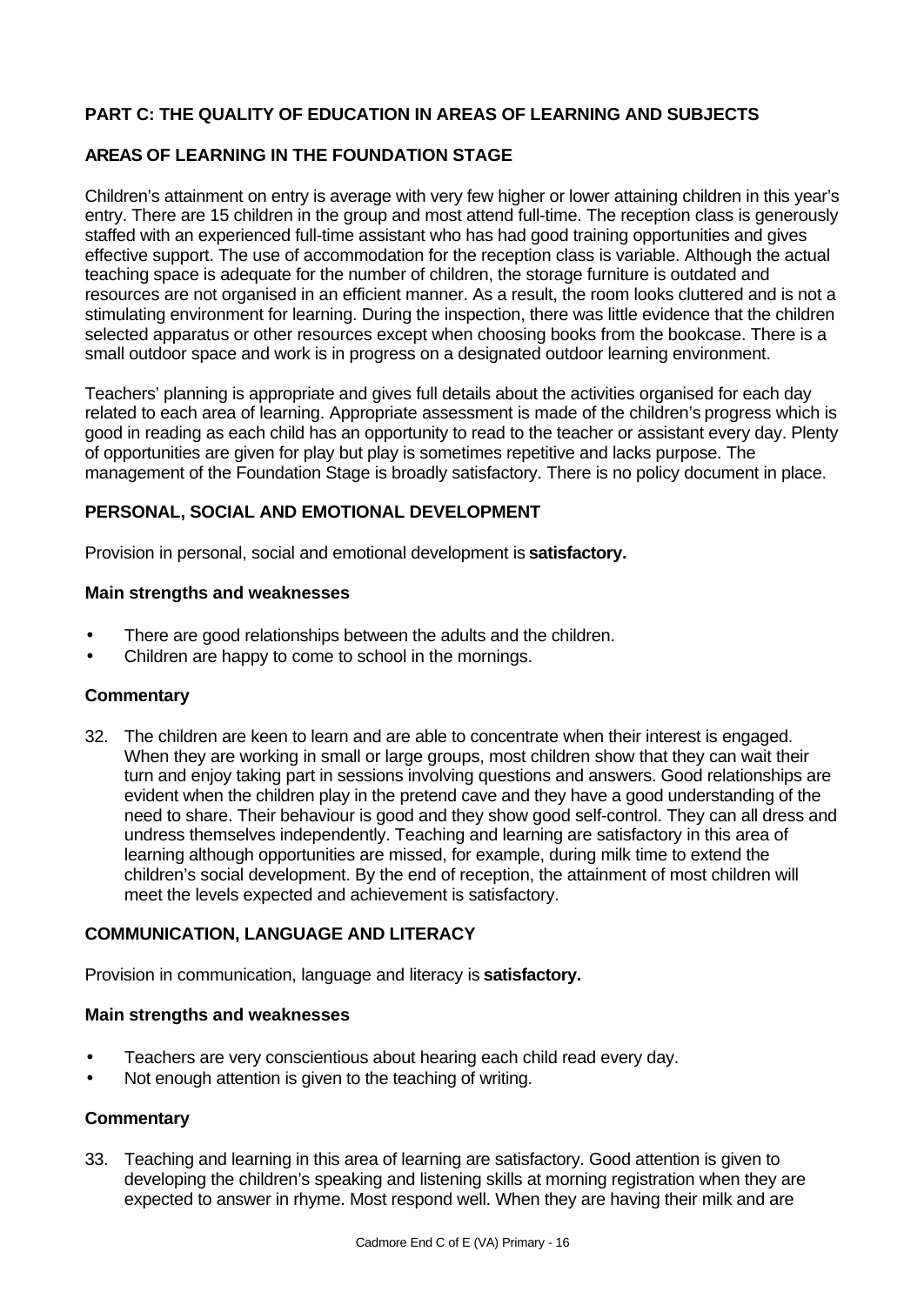involved with their 'play' activities, they chat away to each other and most speak in whole sentences. They speak clearly, listen and respond showing that they have understood what the teacher is asking. The children enjoy sharing or reading books with the teacher and assistant and a few can remember several simple words. A few children use their natural ability to guess a word in a sentence because they know the first letter and understand what they are reading. In lessons, a 'Bingo' game encouraged the children to concentrate and learn letter sounds although the pace of the session was slow. In writing, the children are not given enough experiences to develop skills at writing their names and other simple words. Most can only write over the teacher's writing or copy words that the teacher or assistant has written. It was evident at the beginning of a lesson that several of the children were able to read along with the teacher from memory all the words of, *We're Going On A Bear Hunt*. However, the opportunity was missed to encourage the children to write some of the well-known words from the story. There was little evidence in planning to indicate that the children will be taught how to write for different purposes. The children's achievement is satisfactory in the speaking and listening and reading elements of the area of learning and they will meet the expected levels in those aspects. However, they are underachieving in their writing skills as they are likely to attain below average standards in that aspect.

### **MATHEMATICAL DEVELOPMENT**

Provision in mathematical development is **unsatisfactory.**

### **Main strengths and weaknesses**

- In group work, good resources are used to develop learning.
- Children are not given enough opportunities to practise and consolidate their knowledge and skills in number.

#### **Commentary**

34. Although the few higher attaining children can count dots on two dice up to ten, very few can recognise numerals. When using large numbered floor tiles, most children need help to order them from one to ten. A few of the children understand what 'more' and 'less' indicate to compare numbers, and they are also beginning to relate addition to combining two groups of objects. However, when working in pairs, the higher attaining children had difficulty recording the result of throwing two dice. Very few could write the numerals or record their findings without a substantial amount of help from the teacher. They quickly became uninterested in the activity, as it was too difficult for them. Teaching and learning in this area of learning are unsatisfactory. When the children work in groups with the assistant or teacher, good resources, such as plastic crockery and cutlery to match the number of bears sitting around the table, help them to move forward in their early learning of one-to-one counting. During these sessions, teaching and learning are sound. However, the initial sessions of teaching are too long and the pace is slow. The methods used do not inspire the children. Day-to-day they are not being given enough practice in recognising numerals or writing them using different tools. The children are underachieving in this area of learning and most will be below the level expected by the end of the reception year.

### **KNOWLEDGE AND UNDERSTANDING OF THE WORLD**

It was not possible to make an overall judgement of provision or standards in this wide area of learning but the work seen was satisfactory. Children use the computer in the classroom and have many opportunities to play with the structural apparatus.

### **PHYSICAL DEVELOPMENT**

Provision in physical development is **satisfactory.**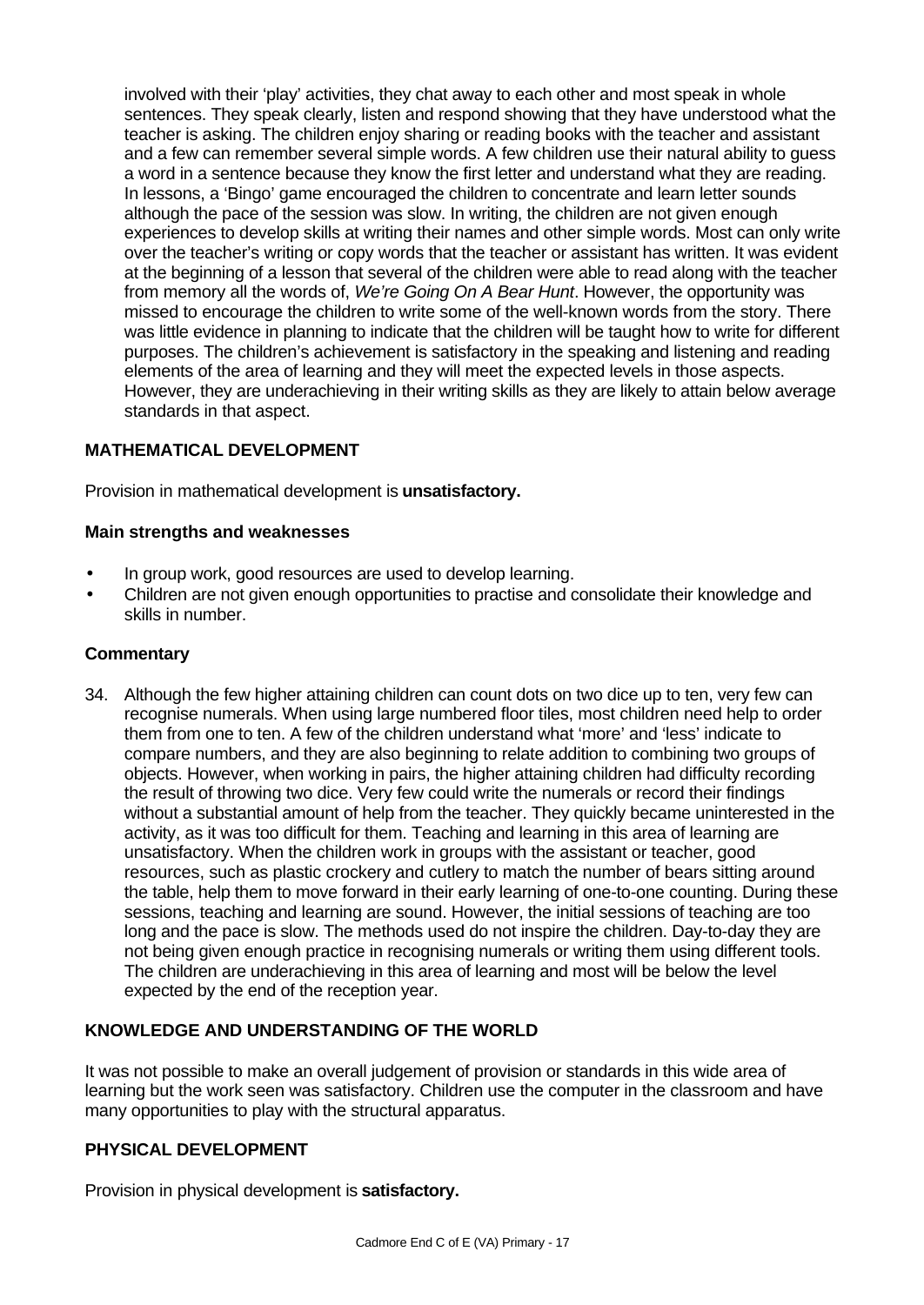### **Main strengths and weaknesses**

- Planning is good with clear objectives.
- Children can use their bodies well to move in a range of ways.

### **Commentary**

35. Teaching and learning are satisfactory with effective planning showing clear objectives. During the inspection the children were observed in the hall pretending to be animals. They moved confidently and imaginatively showing a good awareness of space and of each other. Practically all the children showed good control of a ball by rolling it down their bodies and up again. Time was used well and the assistant helped different groups effectively. The children enjoyed the lesson, they worked well in groups and moved forward in their learning. The children are likely to meet the expected levels in this area of learning and their achievement is satisfactory. There is a small outdoor area with a few big toys where the children can play until their own outdoor learning area is finished.

### **CREATIVE DEVELOPMENT**

36. It was not possible to observe any direct teaching in this area of learning but the work seen was satisfactory. Children have painted 'watery' paintings and used fabric, card and other materials to make pictures. They have printed pictures using different shapes. Children enjoy using big paintbrushes and thick paint while standing at the four-sided easel that is one of the activities available during their play periods. They also love crawling into the pretend cave although, during the inspection, little planned intervention was observed of teachers or assistants encouraging the children to use imaginative language. Practically all the children sing their long responses to the register in the morning very well, but apart from this example, very little evidence was seen of the children knowing simple songs from memory.

### **SUBJECTS IN KEY STAGES 1 and 2**

### **ENGLISH**

Provision in English is **satisfactory.**

#### **Main strengths and weaknesses**

- Teaching and learning are very good in Years 5 and 6 but there has been insufficient time for this to impact fully on the pupils' achievement, which is satisfactory.
- The pupils' weaknesses in writing have been analysed well by the school and the information has been used effectively to raise standards.

#### **Commentary**

37. Due to the small size of year groups, standards by the end of Year 2 and Year 6 can fluctuate year by year. A more accurate measure of the school's success is the progress that pupils make throughout Years 1 to 6, which is now being carefully monitored. This is an improvement since the last inspection when assessment of pupils' work was a key issue. In the current Year 2, most pupils' achievement is satisfactory leading to average standards overall. The higher attaining pupils are working at the higher levels. In the current Year 6 group of pupils, standards are broadly average for all aspects of English, and pupils' achievement, including that of those with special educational needs and those from different backgrounds, is satisfactory. However, in lessons in Years 5 and 6, pupils' achievement is good because of the very good teaching. The higher attaining pupils are working well within the higher levels. This is good improvement from the well below average standards attained by this group at the end of Year 2.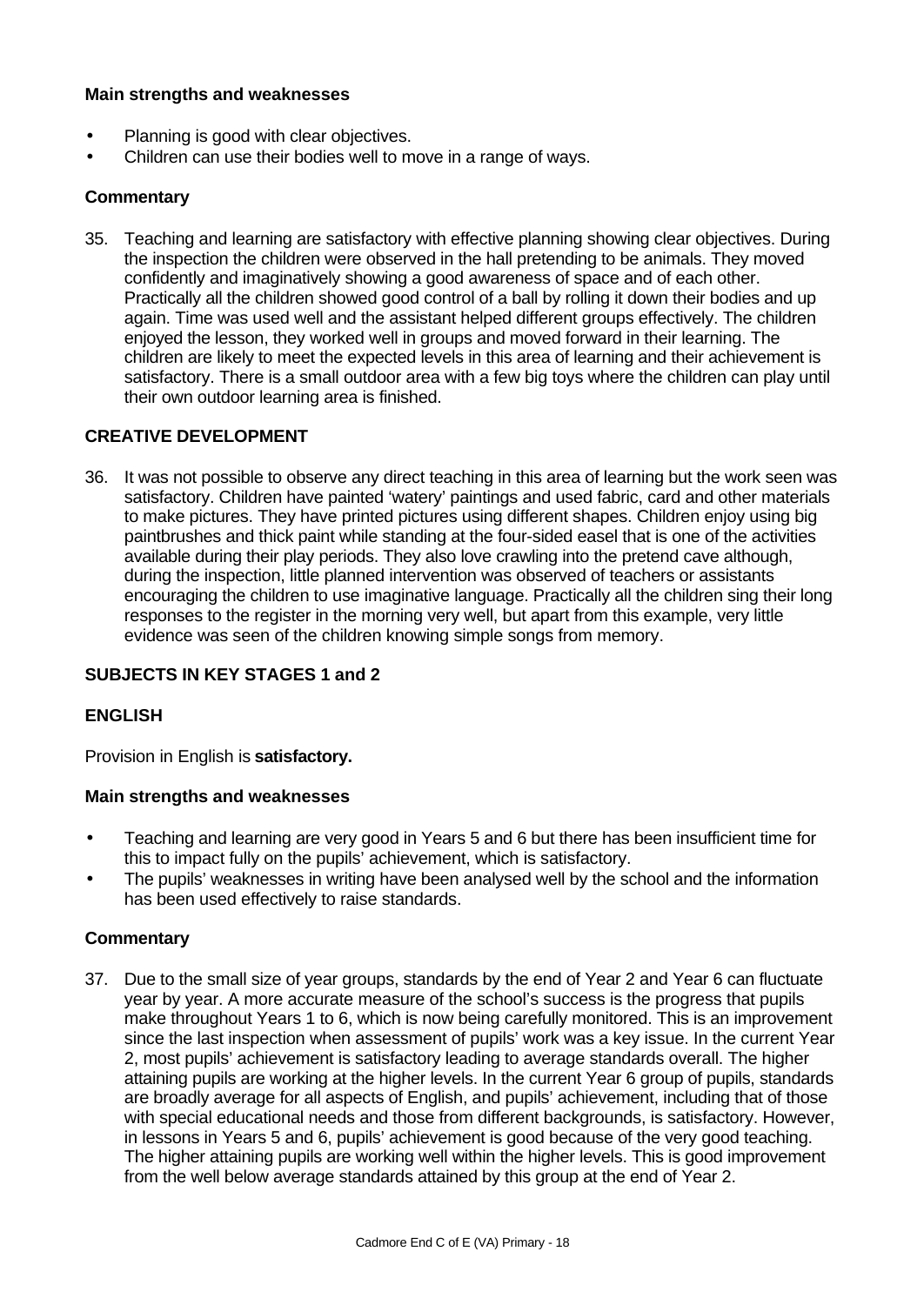- 38. Reading is systematically taught throughout the school, and a good stock of books is readily available in classrooms and the library. By Year 6, pupils of average and higher ability read confidently and can discuss characters and plots, and make predictions about how a story will develop. The higher attaining pupils are already reading at the higher levels. The library is attractive and the pupils use it confidently. Home school reading books are used very well to encourage parents to support their children's reading. The 'Story Sacks' containing additional resources, such as a tape with part of the story recorded, are very much appreciated by parents when their children bring them home. Presentation of the pupils' work is generally good. The pupils are given individual targets to improve their work and in Year 2, in particular, good reference is made to these in the teacher's marking. In Years 5 and 6, marking is also good and shows a wide range of approaches that is mostly developmental ensuring that the children know what they need to learn next. In Years 5 and 6, the pupils with special educational needs are well supported by skilled assistants and achieve well in lessons. In Years 1 and 2, there are a high number of assistants in the classroom and this is affecting the pace of lessons when the teacher has to give them further explanations. The support they give pupils in these year groups is variable but satisfactory overall.
- 39. The quality of teaching and learning is good overall. It is satisfactory in Years 1 to 4 with several strengths, and very good in Years 5 and 6. Planning is good. In the lesson observed in the Years 1 and 2 class, good use of small whiteboards ensured that all pupils were included in the activity of writing down the answers. Effective organisation ensured that the 'talking partners' initiative worked well, and pupils' speaking and listening skills were developed effectively. Pupils enjoyed reorganising the letters of the alphabet into the correct order with their partner in front of the class. These good methods ensured that all pupils were involved, interested and moving forward in their learning. However the noise level was too high and pupils became over excited when they were asked to order letter tiles on the floor alphabetically.
- 40. Pupils' writing develops well in Years 3 to 6. The school has focused on better achievement in writing generally and the methods used have been effective in improving the pupils' work as they move through the school. In an example of very good teaching observed in the Years 5 and 6 class, all pupils achieved well. The teacher's very high expectations and crisp pace of delivery ensured that pupils produced good quality work in a short space of time. Very good methods of teaching gave pupils a very good start in writing their own legend based on a Greek myth. Selfassessment is constantly encouraged in this class and pupils are expected to think carefully about grammatical conventions, such as punctuation.
- 41. Management of the subject is satisfactory. Resources have made good improvement since the last inspection when they were judged to be unsatisfactory. All staff, led by the headteacher, have been involved in the focus on improving writing and have worked together as a team assessing and levelling pupils' work. The fine-detailed assessment of the pupils' efforts in the national tests has been good. The weaknesses identified have been shared among staff and worked upon. However, further work on deciding a whole school approach on how to mark writing that will ensure consistent improvement is yet to be carried out.

### **Language and literacy across the curriculum**

42. Literacy has been developed appropriately in other subjects through pupils using their writing skills to support work. The National Literacy Strategy has been implemented well in English lessons but literacy has not been systematically planned into other areas of the curriculum. There is evidence of pupils using word processing effectively to produce newspaper reports in Years 5 and 6. In history and geography, pupils have the opportunity to write extended pieces of work but this is not consistent.

## **MATHEMATICS**

Provision in mathematics is **satisfactory.**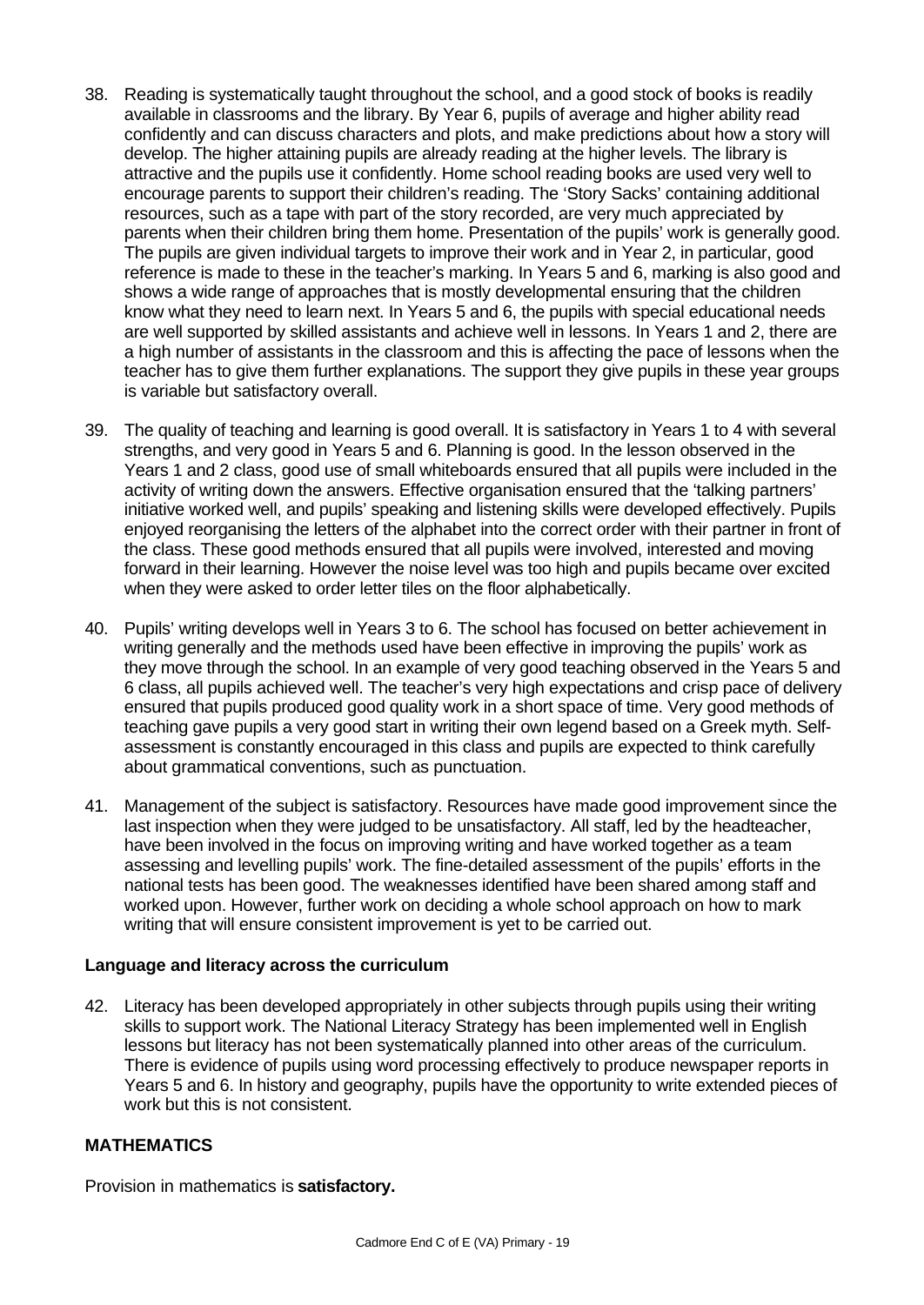### **Main strengths and weaknesses**

- Standards by the end of Year 2 are average and have improved since the last inspection, while those at the end of Year 6 remain below average.
- Teaching and pupils' learning in Years 5 and 6 are very good and higher attaining pupils achieve well.
- Good leadership and the analysis of pupil performance data are contributing to rising standards.
- Frequent staff changes in the last two years have limited learning for the older pupils.

### **Commentary**

- 43. In Year 6, though most pupils attain at the expected level and higher attaining pupils at the higher Level 5, standards are below average overall. This is a decline since the last inspection but an improvement on last year's test results and on the well below average standards attained by this group at the end of Year 2. Achievement is satisfactory overall despite the lack of continuity in learning experienced by the older pupils during the last two years.
- 44. The quality of teaching and learning is good overall. It is satisfactory in Years 1 to 4 and very good in Years 5 and 6. Teachers plan effectively from the National Numeracy Strategy and other guidance. While marking is constructive and helps pupils understand what they have learned, not all teachers insist on high standards in the way pupils record their work. This sometimes leads to inaccuracies in calculation. Pupils in Years 1 to 4 have a secure grounding in number calculation. Mental strategies are taught satisfactorily, sometimes with appropriate use of whiteboards to give the teacher a quick assessment of how the class is performing, but there is insufficient emphasis on developing rapid mental skills of calculation. Classes are well managed during the main mathematical activities and learning support assistants provide satisfactory support to pupils with special education needs, who join in all activities and achieve satisfactorily.
- 45. The teaching in Years 5 and 6 since the beginning of this academic year has done much to help pupils overcome the results of difficulties experienced previously. In a very good lesson the teacher started with an ordering challenge that really made pupils think carefully as it involved positive and negative numbers and two places of decimals. Her very good questioning motivated and involved all and she was constantly reinforcing mathematical vocabulary and symbols. The lesson continued with the teacher helping most pupils explore the use of brackets in a way that developed their understanding of number operations well. Good support from an assistant for a small group of lower attaining pupils helped them to practise simple examples of the use of brackets.
- 46. The co-ordinator, who is the headteacher, has provided good leadership and has arranged her teaching time to provide consistent teaching of mathematics to the older pupils. She has improved resources and test results have been analysed to inform teachers' future planning. Pupils are given short-term, clear and achievable individual targets that they understand. Inspection evidence indicates that these factors are having a positive impact. In all classes, pupils enjoy mathematical work and are keen to contribute. To ensure consistency and continuing progress, lessons need to be monitored more rigorously.

#### **Mathematics across the curriculum**

47. Numeracy has been developed appropriately in other subjects but has not yet been planned systematically. However, in science, pupils present data well in the form of line graphs and bar charts and they understand how to interpret these. They also use a variety of measuring skills and older pupils are beginning to construct spreadsheets.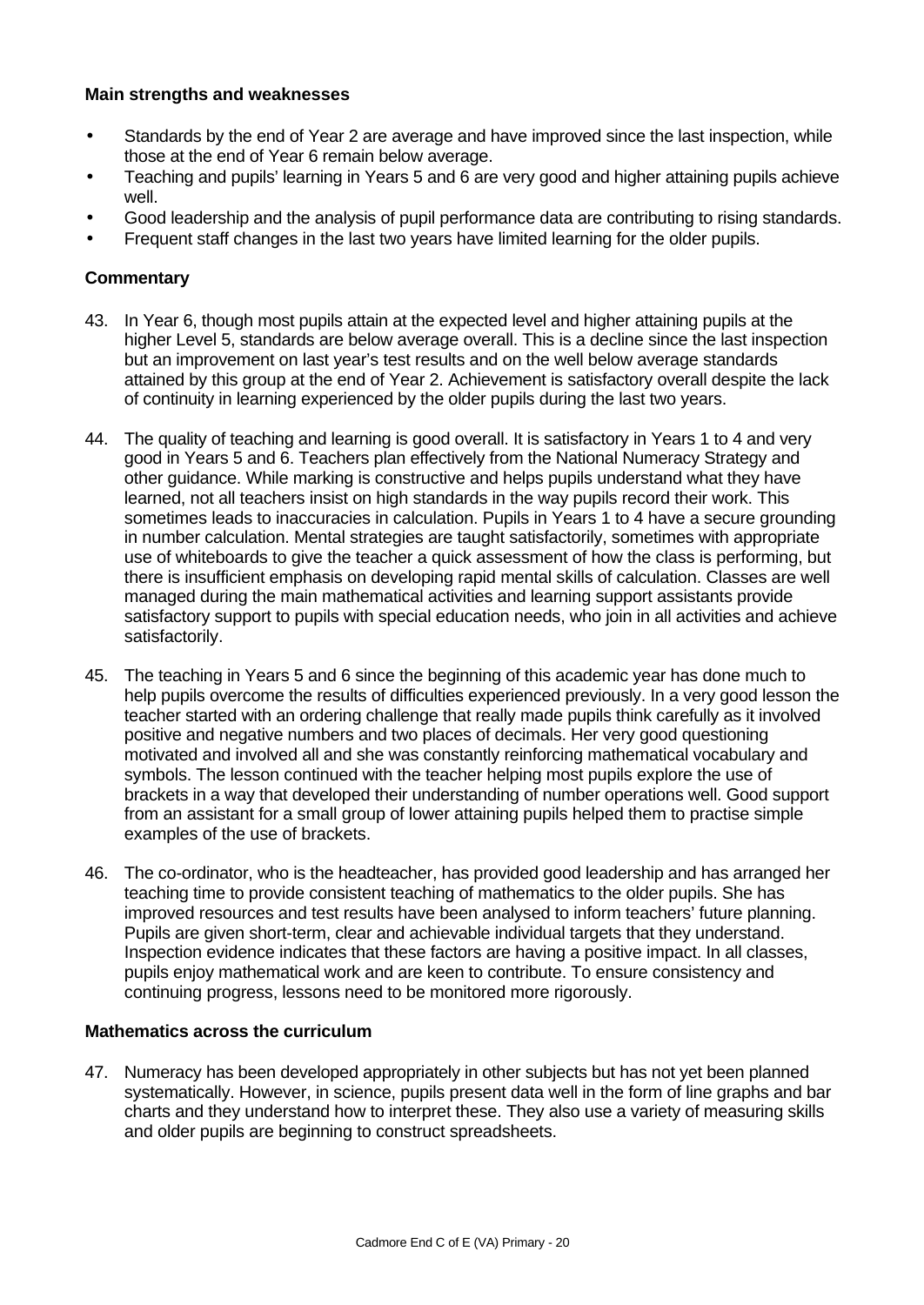### **SCIENCE**

Provision in science is **satisfactory.**

### **Main strengths and weaknesses**

- Standards by the end of Year 2 are average and have improved since the last inspection, while those at the end of Year 6 are below average.
- Teaching and pupils' learning in Years 3 to 6 are good and higher attaining pupils achieve well.
- The standard of written accounts and diagrams is not high enough.
- Frequent staff changes in the last two years have limited learning for the older pupils.

### **Commentary**

- 48. In Year 6, though most pupils attain at the expected level and higher attaining pupils at the higher Level 5, standards overall are below average. This is a decline since the last inspection but an improvement on last year's test results and on the well below average standards attained by this group at the end of Year 2. The lack of continuity in learning experienced by the older pupils during the last two years has resulted in significant gaps in their knowledge. Nevertheless, achievement is satisfactory overall in Years 1 to 6 as the pupils are making good progress in lessons and catching up due to the good teaching, particularly in Years 3 to 6.
- 49. There was limited evidence about the quality of teaching in Years 1 to 2, but scrutiny of previous work indicates that it is at least satisfactory overall. Good use is made of the school's attractive grounds. For example, Years 1 and 2 pupils, building on their learning about the needs of animals and plants, were collecting minibeasts and planning to use computers to help with sorting these into groups.
- 50. Teaching is good in Years 3 to 6 and is based on frequent practical investigation so that pupils approach this in a sensible and safe way. This was illustrated when Years 3 and 4 pupils used thermometers to measure the drop in temperature of hot water in a beaker at timed intervals. Pupils made sensible predictions and expressed their results in a line graph that helped them understand how the rate of fall in temperature changes and think about the reasons for this. They can read scales and also understand digital displays.
- 51. Pupils in Years 5 and 6 are encouraged to think clearly about what they are doing so that higher attaining pupils, in particular, are able to predict outcomes and suggest which variables should be altered in an investigation. In a very good lesson introducing a module about forces, the teacher presented information and gave simple demonstrations in an imaginative way. This captured the pupils' interest quickly and, together with skilful questioning, it helped her assess the pupils' current knowledge and understanding of this area in order to plan future lessons. Pupils know about the different kinds of forces but are less clear about what happens when a force is applied and how forces interact. However, there is time for them to improve further before the end of the year.
- 52. The co-ordinator only took over responsibility for the subject at the beginning of this academic year so it is too early to make a judgement on her leadership. Management is satisfactory overall; the curriculum is planned well and assessment and tracking have been introduced. As yet, however, not enough attention is given to how lesson activities might be different for different attaining pupils. Therefore, lower attainers and pupils with special educational needs depend largely on support from the teacher or classroom assistants to undertake and complete work. There has not been any systematic monitoring of teaching and learning, and as a result, the quantity and quality of pupils' recording of work is very variable and needs urgent attention.

### **INFORMATION AND COMMUNICATION TECHNOLOGY**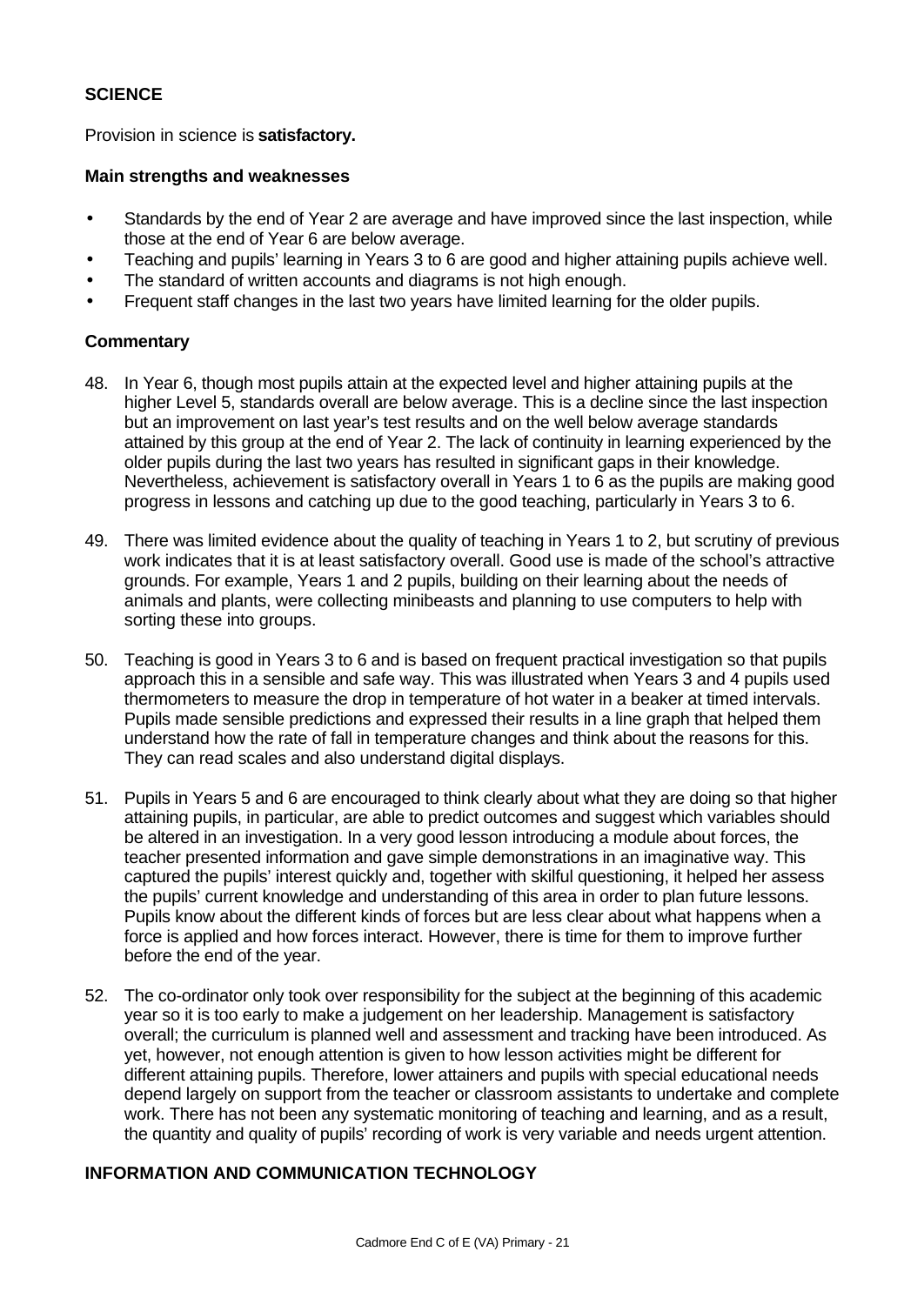Provision in information and communication technology (ICT) is **satisfactory.**

### **Main strengths and weaknesses**

- Standards are rising owing to the good leadership and management of the co-ordinator.
- ICT is not used enough on a day-to-day basis to support learning across the curriculum.

### **Commentary**

- 53. There has been very good improvement since the last inspection when the school did not meet statutory requirements for the subject. Standards were well below average and ICT was not used to support learning in other subjects. Standards are now average in Years 2 and 6 and pupils' learning and achievement are good. Examples of work in classroom displays indicate that pupils are developing good computer skills.
- 54. The headteacher is the co-ordinator and she has achieved a lot in a short time with support from a knowledgeable governor. Leadership and management of the subject are good. In addition to freestanding computers in each classroom, the school has purchased a set of 15 laptop computers that can be moved around for class teaching or for individual use. There are access points for the Internet in each classroom. The school has purchased some useful software but is aware it needs to further increase this resource.
- 55. At the time of the last inspection, teaching was unsatisfactory owing to teachers' lack of knowledge. As a result of staff changes and training, teachers' knowledge and confidence have improved and teaching is now good. In the class for Year 1 and 2 pupils, their teacher introduced them to binary sorting in a practical way in order to prepare them to use the computer to enhance their work in science. The teacher helped the pupils effectively to understand the importance of framing questions in the right way to obtain a 'yes' or 'no' answer. Owing to good preparation and resources, the pupils learned quickly and were excited and motivated by this work. At times, however, the noise level in the lesson was too high and interfered with discussion.
- 56. Good use was made of the laptop computers in a geography lesson for Years 5 and 6 pupils. The teacher's very good subject knowledge and organisation enabled the pupils to access the Internet easily and download information quickly to help them compare their own locality with another. Use of the computers added considerable interest and helped pupils understand how computers can provide a useful source of information. The enthusiasm and good attitudes of pupils across the school contribute well to their good learning.
- 57. Pupils now have opportunities to access the full curriculum based on national guidelines. The school has introduced appropriate assessment and recording documents about pupils' progress but these are still at too early a stage to have had an impact on pupils' achievement.

### **Information and communication technology across the curriculum**

58. ICT has been developed satisfactorily in other subjects. Although it is used well in some lessons, it is not yet integrated into classroom work in such a way that pupils fully recognise computers as a valuable tool to support their learning. Younger pupils show good control when designing pictures on the computer and Year 3 and 4 pupils used computers to display their graphs of results in science. Years 5 and 6 pupils demonstrate good word processing skills in producing imaginative newspaper formats that include imported digital photographs, and in their accounts of work in science. They have also had experience of spreadsheets and designing presentations on the computer.

### **HUMANITIES**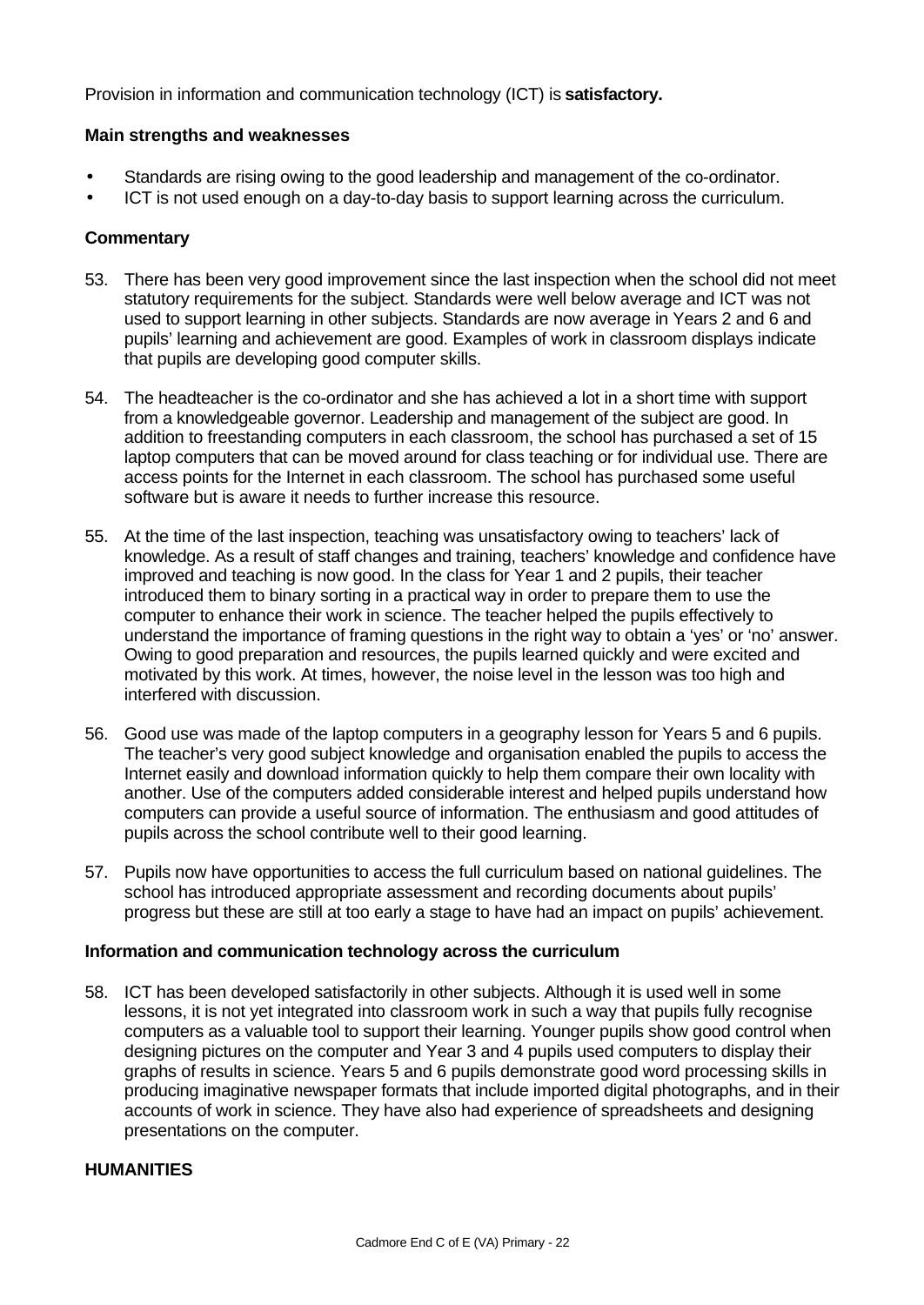- 59. As the school has voluntary aided status, religious education is included as part of the separate Section 23 inspections of the denominational education in the school. Geography and history were not inspected fully, as inspectors saw only two lessons.
- 60. The Years 3 and 4 history lesson was taught satisfactorily. Standards were average and pupils achieved appropriately because the work was interesting and at the right level. The Years 5 and 6 geography lesson was taught well. Standards were average and pupils achieved well because the work was practical and interesting. The pupils accessed the Internet on their laptops and collated information about the locality they are studying.

## **CREATIVE, AESTHETIC, PRACTICAL AND PHYSICAL SUBJECTS**

61. There was not enough evidence to report fully on any of these subjects individually, because not enough teaching was seen to judge achievement. However, work was sampled in physical education. Work in art, design and technology and music was not inspected.

### **Physical education**

62. Observations of a dance lesson for Year 5 and Year 6 pupils and part of a gymnastics lesson for Year 1 and Year 2 pupils indicate that standards are at least average. Year 1 and Year 2 pupils have a good awareness of space and can make a variety of shapes at different levels and are beginning to balance satisfactorily. Although they followed instructions quickly, the noise level during activity was too high and limited achievement. Teaching, learning and achievement were good in the lesson where pupils were learning an Indian dance. They showed good control and co-ordination when combining steps and arm movements at increasing speeds and worked hard to improve, both individually and with a partner. Most pupils can swim at least 25 metres by Year 6 and older pupils experience outdoor and adventurous activities during the annual residential visit. However, opportunities for competitive team games with other schools are limited.

### **PERSONAL, SOCIAL AND HEALTH EDUCATION AND CITIZENSHIP**

63. There was not enough evidence to report on this area as no lessons were observed. Planning for the subject is good and all assemblies seen during the inspection made a good contribution to this curricular area.